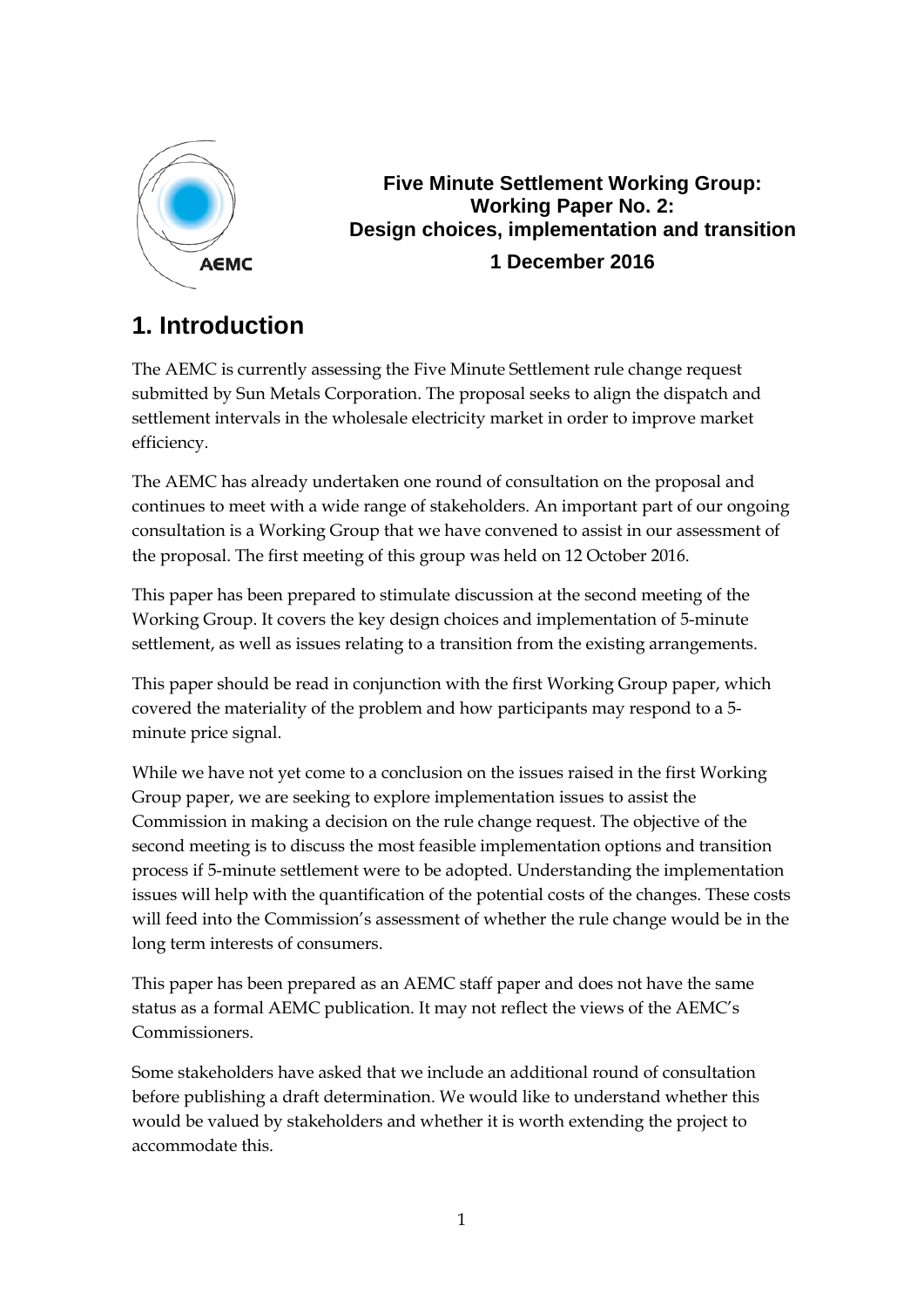Throughout this process, we encourage stakeholders to provide feedback, including complementary or competing analysis that can help us in making our decision.

This working paper is structured as follows:

- **Section 2** explores the key design choices of 5-minute settlement.
- **Section 3** considers a range of implementation issues, including settlement for demand side participants, a mechanism to manage any settlement residue, systems changes, and other potential changes to the rules.
- **Section 4** discusses contract market impacts and the potential length of a transition period.
- **Section 5** covers the next steps of the AEMC's process.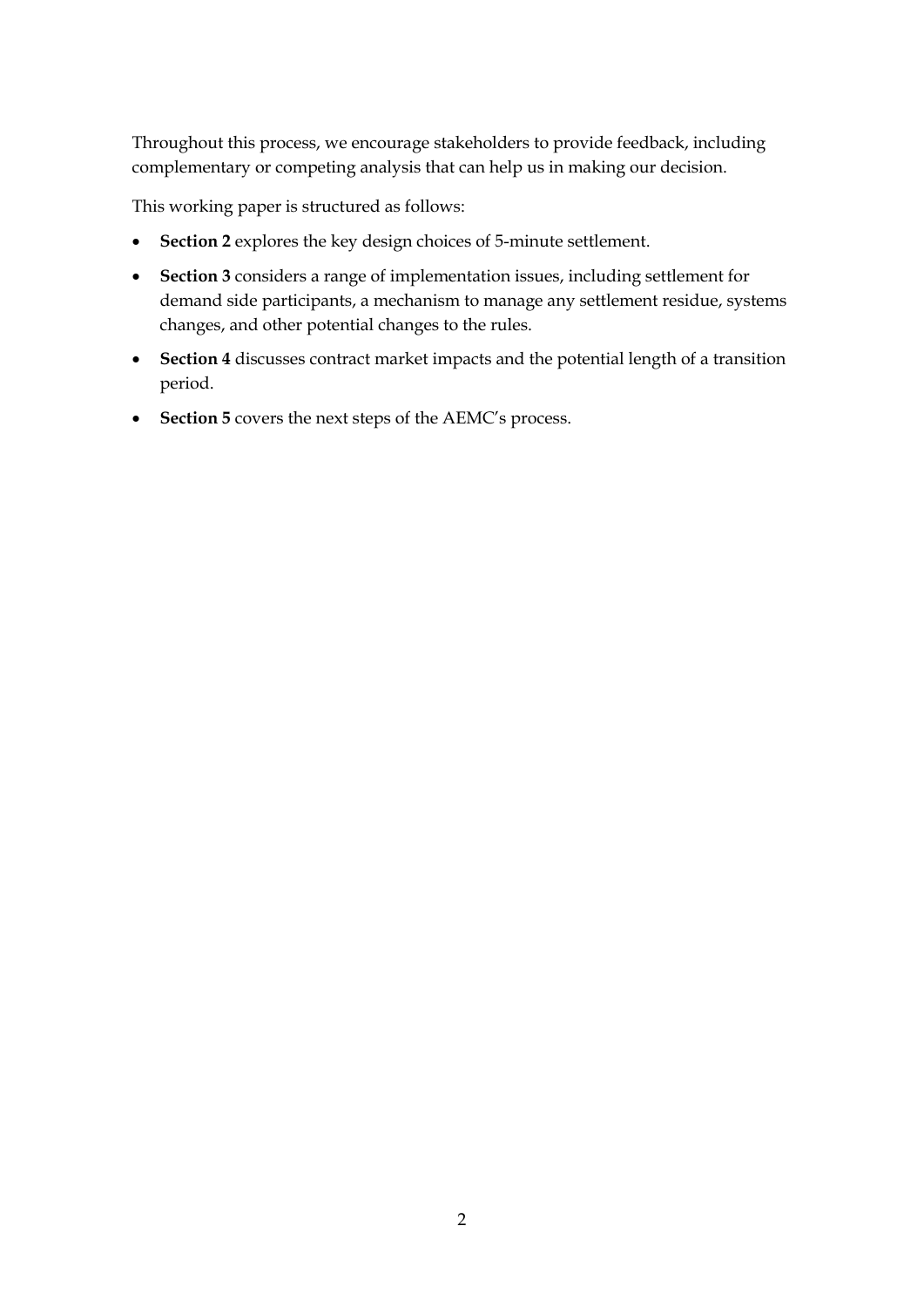# **2. Key design choices**

Under s. 91A of the National Electricity Law (NEL) the Commission may make a "more preferable rule" if it is satisfied that having regard to the issues raised in the rule change request, the more preferable rule will or is likely to better contribute to the achievement of the national electricity objective (NEO) than the original proposal. With this in mind, and to help assess the request more broadly, we are considering different ways in which 5-minute settlement could be implemented.

The key design choices relate to the "optionality" afforded to demand side participants, and the data source used for 5-minute settlement. These choices are explored in this section.

Some stakeholders have suggested that dispatch and settlement could be aligned at an interval other that 5-minutes, such as 15-minutes, 30-minutes, or even 1-minute. For example, the dispatch interval could be increased to 15-minutes and trading interval reduced to 15-minutes. We have not considered any changes to intervals other than moving the trading interval to 5-minutes. In comparison to 5-minute alignment, alignment at other intervals would involve much larger changes and are therefore less likely to provide a net benefit to the market. For the purposes of the discussion in this paper, the implementation being explored is assumed to be 5-minute alignment.

## **2.1. Demand side optionality**

<u>.</u>

Sun Metals' proposal involves 5-minute settlement that is compulsory for supply side participants but optional for the demand side of the market (i.e. retailers and large users can be settled on either a 5-minute or 30-minute basis). The alternative option is for demand side participants to be settled on a 5-minute basis.

As background, we note the reason demand side optionality first appeared in NEMMCO's proposed solution in 2002.[1](#page-2-0) The perceived benefit in comparison to a compulsory arrangement was that it would avoid all participants having to implement 5-minute metering. It is unclear whether this implementation envisaged 5-minute metering for residential and small business customers. It was acknowledged at the time that demand side optionality had a range of drawbacks. These were:

- additional complexity in the market design from having settlements on different intervals and a new settlement residue; and
- that demand side participants would only receive the 5-minute price if they optedin to 5-minute settlement.

<span id="page-2-0"></span><sup>1</sup> NEMMCO, *Anomalies in the NEM Due to Five-Minute Dispatch and Thirty-Minute Settlement*, Issues and Options paper, 3 September 1999.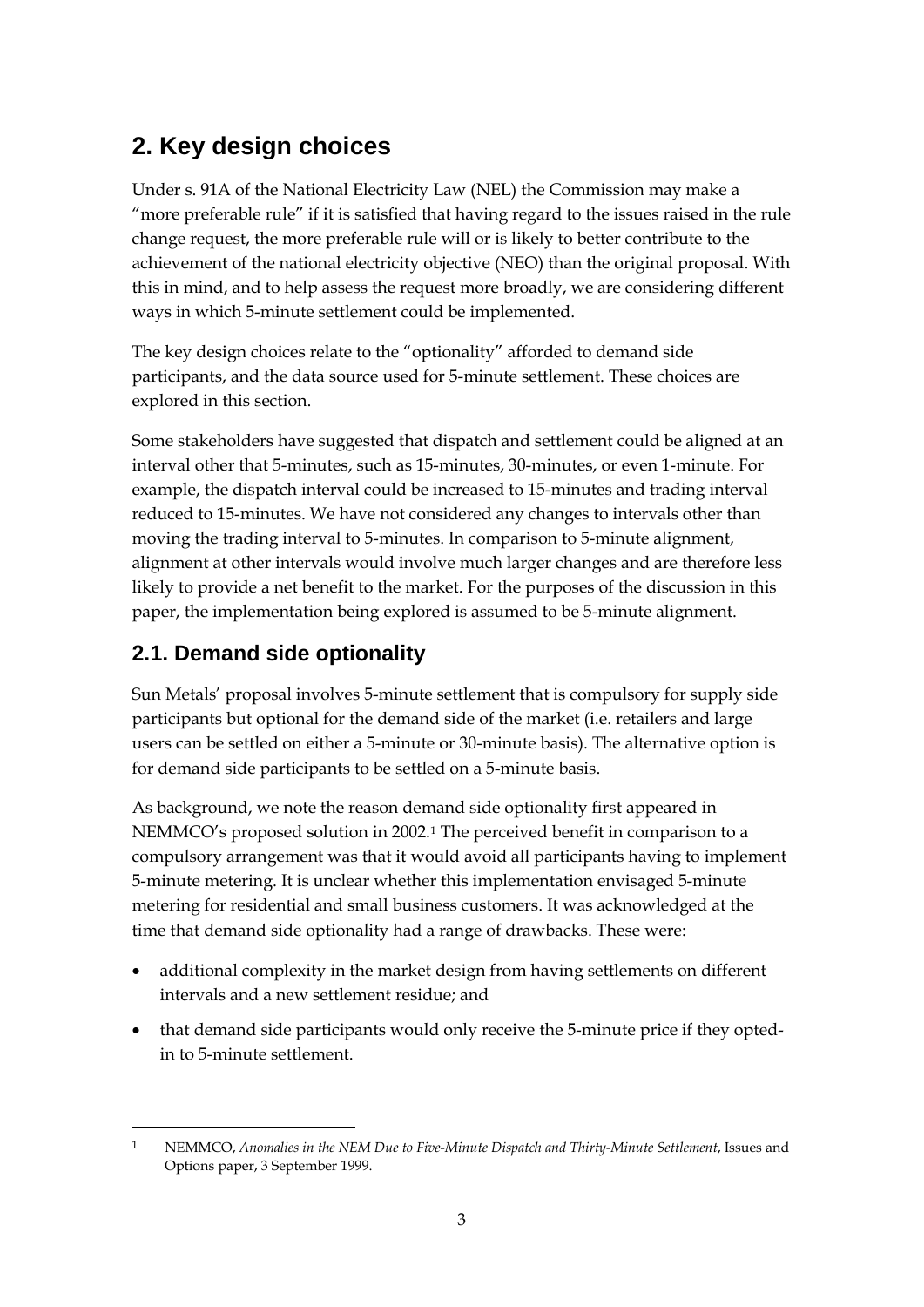These same concerns were raised in response to the AEMC's recent consultation paper, with most stakeholders opposed to demand side optionality. Generators and retailers consider this to be the most problematic aspect of the proposal. They are of the view that both sides of the market should be "equal" and that the AEMC should "retain symmetry" if it is to make a rule. It was also suggested that if 5-minute settlement is not compulsory initially for the demand side, it should be phased in over time.

#### **Issues with demand side optionality**

The issues with optionality identified by stakeholders and AEMC staff relate to:

- risk management and contract market liquidity; and
- general complexity and administrative burden.

The risk management concern relates to the prospect of the two sides of the market supply and demand - being settled on a different basis. If there is optionality and some portion of the demand side continues to be settled on a 30-minute basis there could be situations of a 30-minute settled load seeking to contract with a 5-minute settled generator. This situation could also exist internally for vertically integrated businesses.[2](#page-3-0) Such an arrangement would be an imperfect hedge and one party would be exposed to "basis risk".

Stakeholders have indicated concerns that demand side optionality would split contract market liquidity between 5-minute and 30-minute products. Changes in liquidity may affect contract prices and hence may impact on competition in upstream and downstream markets, such as the retail electricity market.

Further concerns relate to the settlement residue arising from differentiated settlement intervals. Notwithstanding the potential complexity of the mechanism required to recover and manage this (discussed in section 3.1 below), demand side participants could face a risk from having to pay the residue through an "uplift" on the spot price.[3](#page-3-1) It is unclear whether participants would need to hedge against this risk, and whether this would be possible to do. Alternatively, the residue could be combined with existing settlement residues, though the consequences of doing this would need to be worked through in some detail.

The complexity of demand side optionality would be associated with AEMO, and retailers too if they were to offer 5-minute settlement to their customers, operating concurrent internal processes to accommodate both 5-minute and 30-minute

<span id="page-3-0"></span> <sup>2</sup> While the proposal allows for retailers to opt-in to 5-minute settlement so to avoid a situation like this, in most cases opting-in wouldn't be a "quick fix" due to the data requirements of such an arrangement.

<span id="page-3-1"></span><sup>&</sup>lt;sup>3</sup> As discussed later in section 3.1, AEMO is likely to be in deficit rather than surplus in these circumstances, since generators are likely to be able to take advantage of the variability in the 5 minute price to earn more than the demand side pays if it is settled on a 30-minute basis.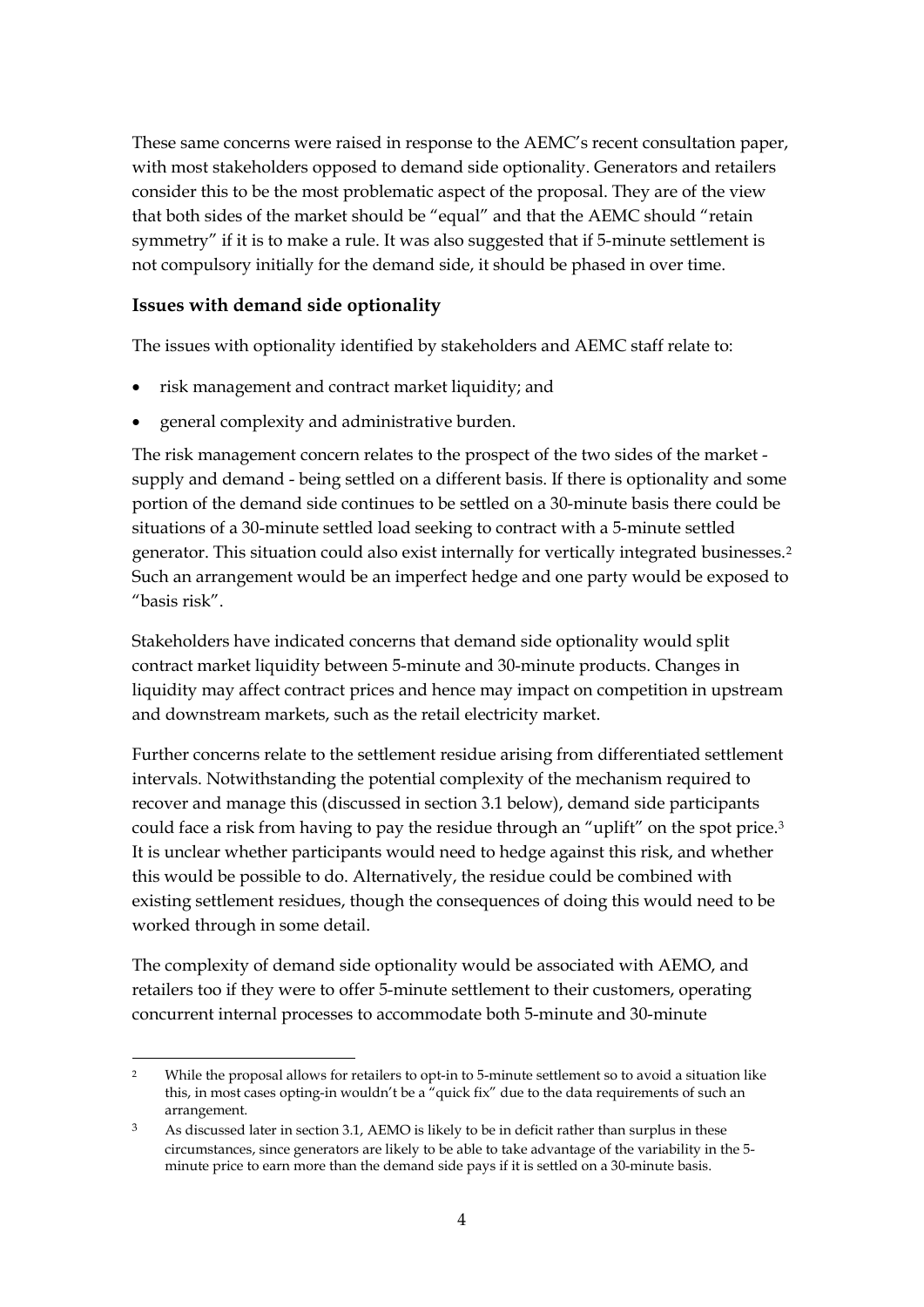settlements. One wholesale participant submitted that risk management would be more complicated if some customers are settled on a 5-minute basis and others on 30 minutes. Whether this complexity would be sufficiently different to the existing arrangements requires further investigation.

## **Compulsory 5-minute settlement**

Generators and retailers are of the view that the AEMC should "retain symmetry" if it is to make a rule. This has been acknowledged by other stakeholders as well, though one large user representative submitted that 5-minute settlement must be "opt in" for the demand side.

The inference made by stakeholders is that an "equal" implementation of 5-minute settlement would address the contracting issues and general complexity identified above. While this is an attractive proposition, it is not immediately clear what this implementation would look like, especially in terms of how such an arrangement would work from a metering perspective. Under the market rules, symmetry would be retained if all Market Participants continue to be settled on the same basis. This category is referenced in the existing settlement arrangements in Chapter 3 of the National Electricity Rules (NER).

The category of Market Participant that demand side participants are likely to be registered as is the Market Customer category. Retailers and end users who buy electricity at the spot price must be registered with AEMO as Market Customers. There are currently a total of 71 Market Customers registered in the NEM.<sup>[4](#page-4-0)</sup>

Implementing compulsory 5-minute settlement at the Market Customer level would avoid small customers with accumulation metering having to be metered on a 5 minute basis. Accumulation metering is only read at 3 month intervals. This section of the market is currently profiled, in aggregate for each distribution network region, to 30-minute intervals so that the market can be settled on a 30-minute basis. 5-minute settlement could be implemented through a 5-minute profile, if an acceptable profiling methodology can be decided upon. A solution would also need to be found to deal with customers that are currently metered on a 30-minute basis.

Depending on how it is implemented, compulsory 5-minute settlement could seemingly address the basis risk, settlement residue risk and contract market liquidity concerns. However, the metering and data requirements would be more substantial compared to optional 5-minute settlement. These issues are discussed further in sections 2.2 and chapter 3.

<u>.</u>

<span id="page-4-0"></span><sup>4</sup> AEMO, *Registration and Exemption List*, accessed 3 November 2016.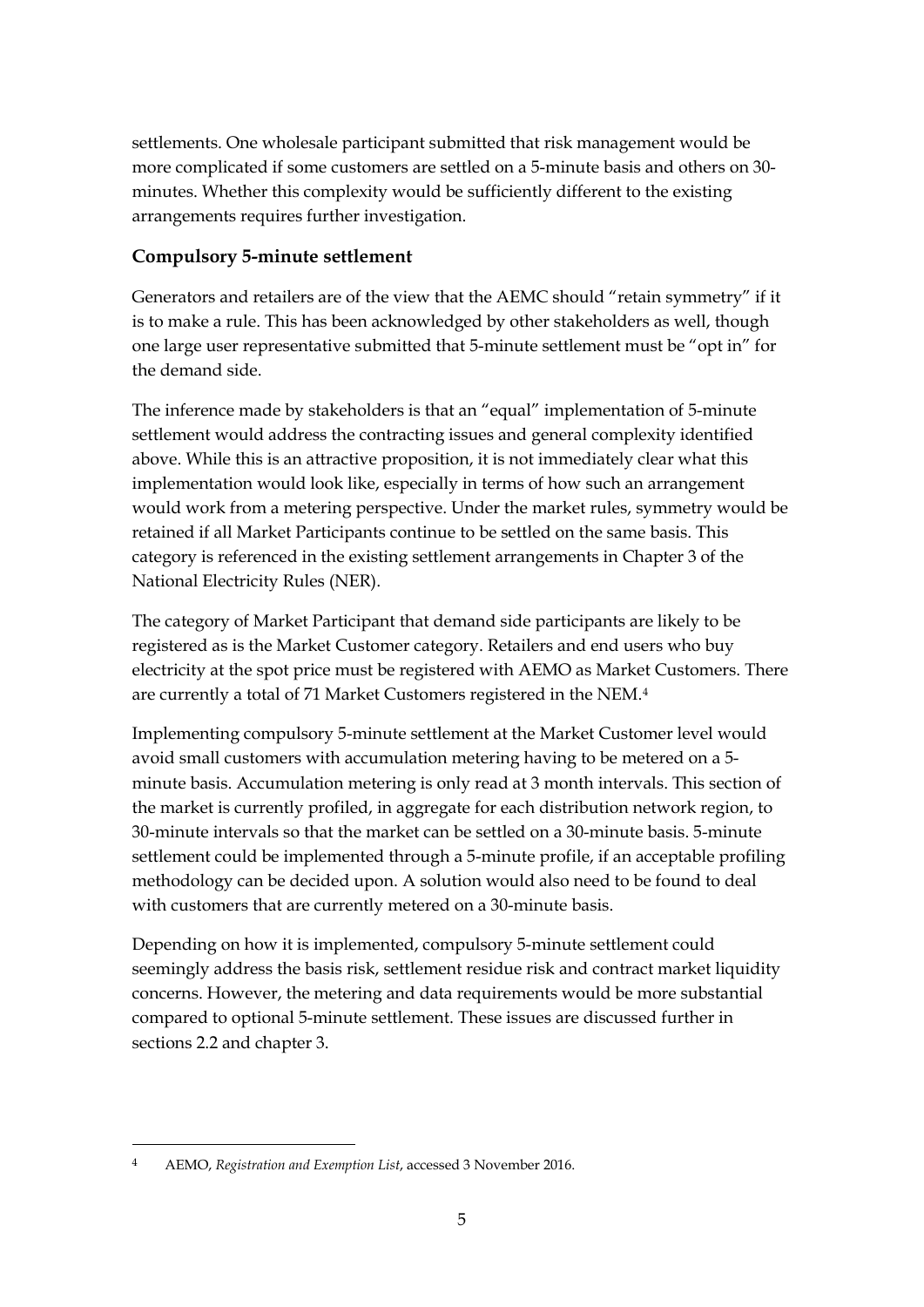## **2.2. Five-minute data**

In the rule change request, it was proposed that AEMO would calculate 5-minute settlement amounts using existing data sources. The sources would be 30-minute metered data and operational data from supervisory control and data acquisition (SCADA) systems. Alternatively, participants could choose to install 5-minute metering instead of using SCADA data.

We see three options on the question of 5-minute data:

- a) SCADA profiling only;
- b) optional SCADA or revenue metering (Sun Metals' proposal); and
- c) revenue metering only.

For clarity, the SCADA-only option, option A, doesn't allow for any participants to provide 5-minute resolution metering data for settlement. Conversely, option C doesn't allow for SCADA profiling, so all participants settled on a 5-minute basis would need to provide 5-minute revenue-quality data. Option B would allow participants to choose between SCADA or 5-minute metering data. These options present different levels of cost and complexity, which also depend on whether 5-minute settlement is optional for the demand side.

## **SCADA profiling**

SCADA is an industry term that is not explicitly defined in NER. AEMO considers this to mean remote control and monitoring devices, as described in clause 4.11.1 and in schedules [5](#page-5-0).2, 5.3 and 5.3a of the NER.<sup>5</sup> In the context of this rule change, SCADA refers to remote monitoring devices. This distinction is important since remote monitoring is much cheaper to implement that remote control functionality.

The differences between revenue metering and SCADA are explained in the AEMC's consultation paper. For reference, the comparison table is provided here.

| <b>Point of comparison</b> | <b>Revenue metering</b>                                                                           | <b>SCADA</b>                                            |
|----------------------------|---------------------------------------------------------------------------------------------------|---------------------------------------------------------|
| Current application        | To measure electricity<br>consumption or production<br>for the purpose of financial<br>settlement | To monitor and control the<br>power system in real time |
| Unit of measurement        | Energy (e.g. MWh)                                                                                 | Power (e.g. MW)                                         |

<span id="page-5-0"></span> <sup>5</sup> AEMO, consultation paper submission, p3.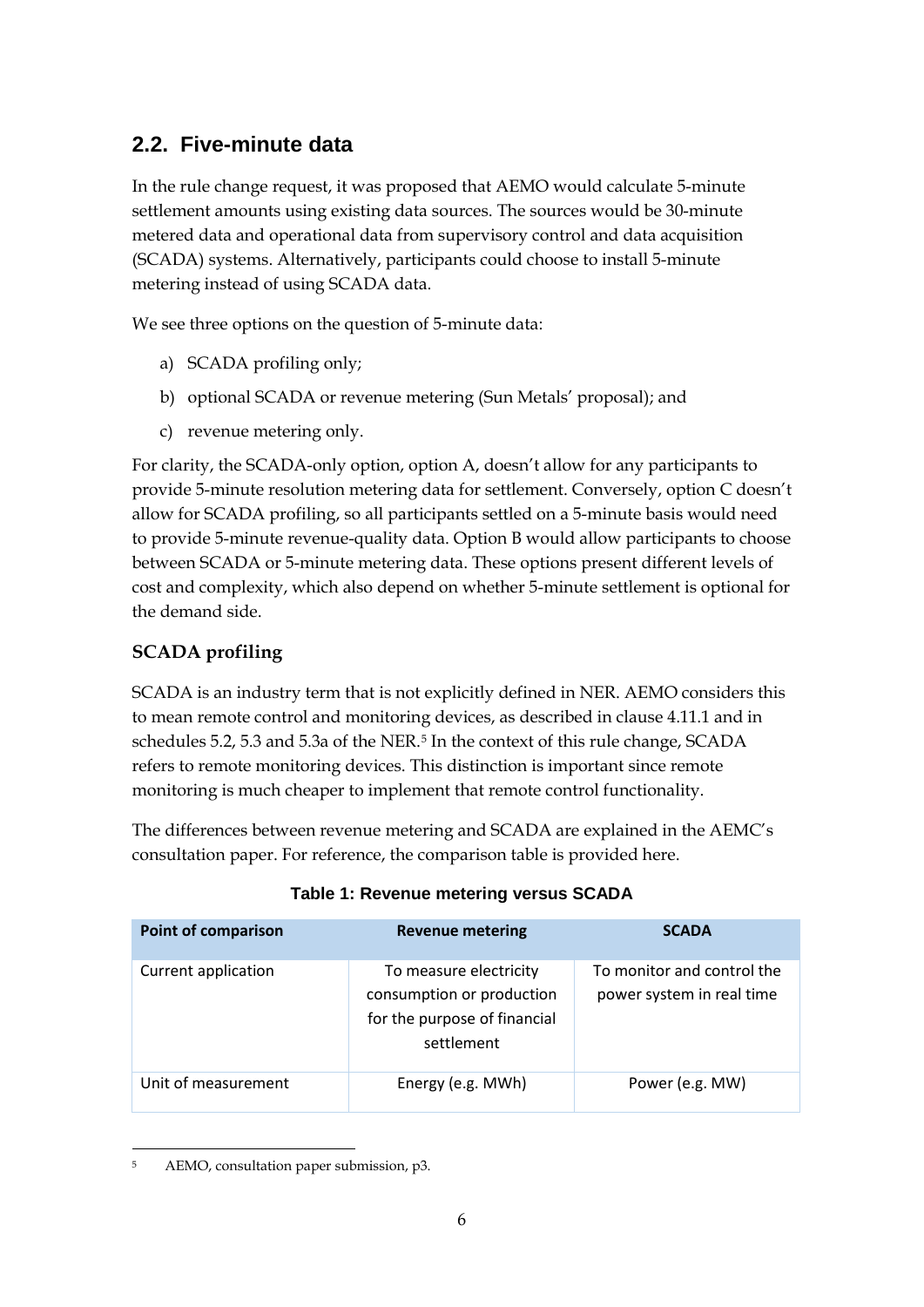| <b>Typical measurement</b>  | 30 minutes                                    | 4 seconds                                |
|-----------------------------|-----------------------------------------------|------------------------------------------|
| Accuracy standard           | Specified by Australian<br>Standard           | No common accuracy<br>standard           |
| <b>Typical accuracy</b>     | 0.5 to 1% (for scheduled<br>generating units) | 2 to 4%                                  |
| Procedures for missing data | Defined by AEMO Procedures                    | State estimation or manual<br>techniques |

The proposed process for profiling metering data with SCADA measurements is also explained in the AEMC's consultation paper.[6](#page-6-0) To summarise, the process involves calculating a profile of six percentage values for each half hour period. Each percentage value would be the average 5-minute energy, derived from SCADA measurements of power (MW) at generating units, divided by the total energy from the whole half hour, also from SCADA. The profile would be applied to the 30-minute metered energy to allocate the energy to each 5-minute period. That is, the total across the 30 minutes would be the same but it would be allocated differently between the 5 minute intervals.

The main benefit of the SCADA profiling implementation is that it would involve a relatively low level of cost and inconvenience since it would be implemented by AEMO using existing data. The process used by AEMO could be similar to the way in which contribution factors are calculated for FCAS "causer pays".<sup>[7](#page-6-1)</sup>

On the other hand, the potential drawbacks associated with the SCADA implementation include:

- data integrity;
- data availability; and
- its suitability for demand side participation.

In the consultation paper we noted potential issues with the accuracy and reliability of SCADA data. These were cited by all generators as a reason why the SCADA profiling implementation option should not be used. In contrast, AEMO and several others saw this as a workable solution.

Having considered these issues, the SCADA profiling implementation may be workable for supply side settlement from a data integrity perspective. The following points support this position:

<span id="page-6-0"></span> <sup>6</sup> Consultation paper, pp14-16.

<span id="page-6-1"></span><sup>7</sup> AEMO, *Causer Pays Procedure*, 15 December 2013.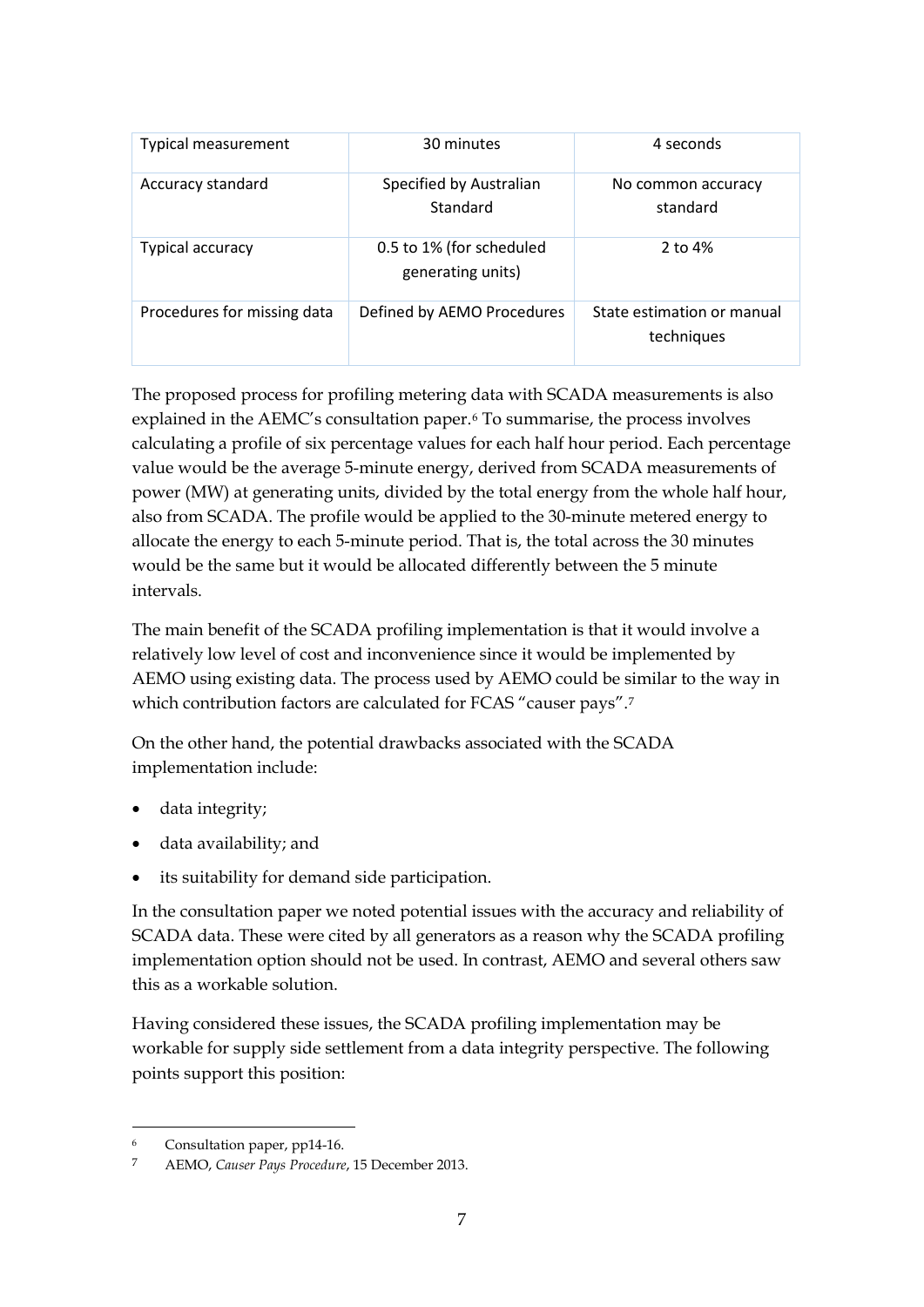- As AEMO indicated in its submission, SCADA data is widely used in the central dispatch process for important functions which ultimately determine the spot prices of energy and frequency control ancillary services (FCAS). While SCADA is acknowledged as being less accurate than metering data (2-4% tolerance versus 0.5- 1% for Chapter 7 meters), this accuracy appears adequate for the profiling process. Profiling ensures that energy is not "created" or "destroyed" - the volume of energy used in settlement will continue to be determined by a Chapter 7-compliant meter.[8](#page-7-0) For this reason also, it appears that SCADA profiling is likely to be consistent with the National Measurements Act. It would be analogous to the adjustment that AEMO already makes in relation to Marginal Loss Factors.
- Missing or erroneous SCADA readings could be removed in the case of small gaps (perhaps, if a majority of the 75 readings per 5-minutes are still valid), or substituted using "state estimation"<sup>9</sup> or the last available value deemed to be valid. Failing this, the fall-back would be to use the simple average of the 30-minute metering data.[10](#page-7-2) The AEMC is investigating the feasibility of 5-minute profiling arrangement using some combination of these contingency options. The feasibility of this approach will depend on:
	- o whether it can provide a sufficient level of validation and verification; and
	- o if it can be implemented without major changes to exiting SCADA equipment.

We welcome suggestions from stakeholders as to the analysis that would be required to establish whether SCADA profiling can be sufficiently robust in the case of missing and erroneous data.

• Differences in the location of SCADA monitoring at power stations can lead to different bases for the measurements determining the SCADA profile. We understand that SCADA may exist for "as-generated" and/or "sent-out" power. The difference between these is the auxiliary (internal) loads of the power station. The location of SCADA monitoring would only pose a problem for SCADA profiling if auxiliary loads vary materially over a half hour interval, *after* a

-

<span id="page-7-0"></span><sup>8</sup> Chapter 7 of the NER sets out the requirements of metering installations, including their accuracy, testing and audit requirements, and the security of metering data.

<span id="page-7-1"></span>State estimation can be thought of as a consensus view on the state of the power system at a point in time. It involves taking many measurements from points in the network so that there are multiple ways to calculate individual variables. In the raw data there will be errors associated with individual measurements. The state estimate is a solution that minimizes the errors across the whole system. The redundancy in input measurements provides some protection against outages and erroneous measurements at individual units. However, the state estimator is currently only run every 1-minute, so for any 30-minute period there would be a maximum of 31 data points that could be used for the profile (compared to 400-500 raw SCADA readings for the same period). Also, the coverage of the state estimator is not universal and values are not available for every point in the NEM.

<span id="page-7-2"></span><sup>&</sup>lt;sup>10</sup> Some compliance initiative may be required to ensure that SCADA data is not "lost" in situations where 30-minute settlement would be more favourable.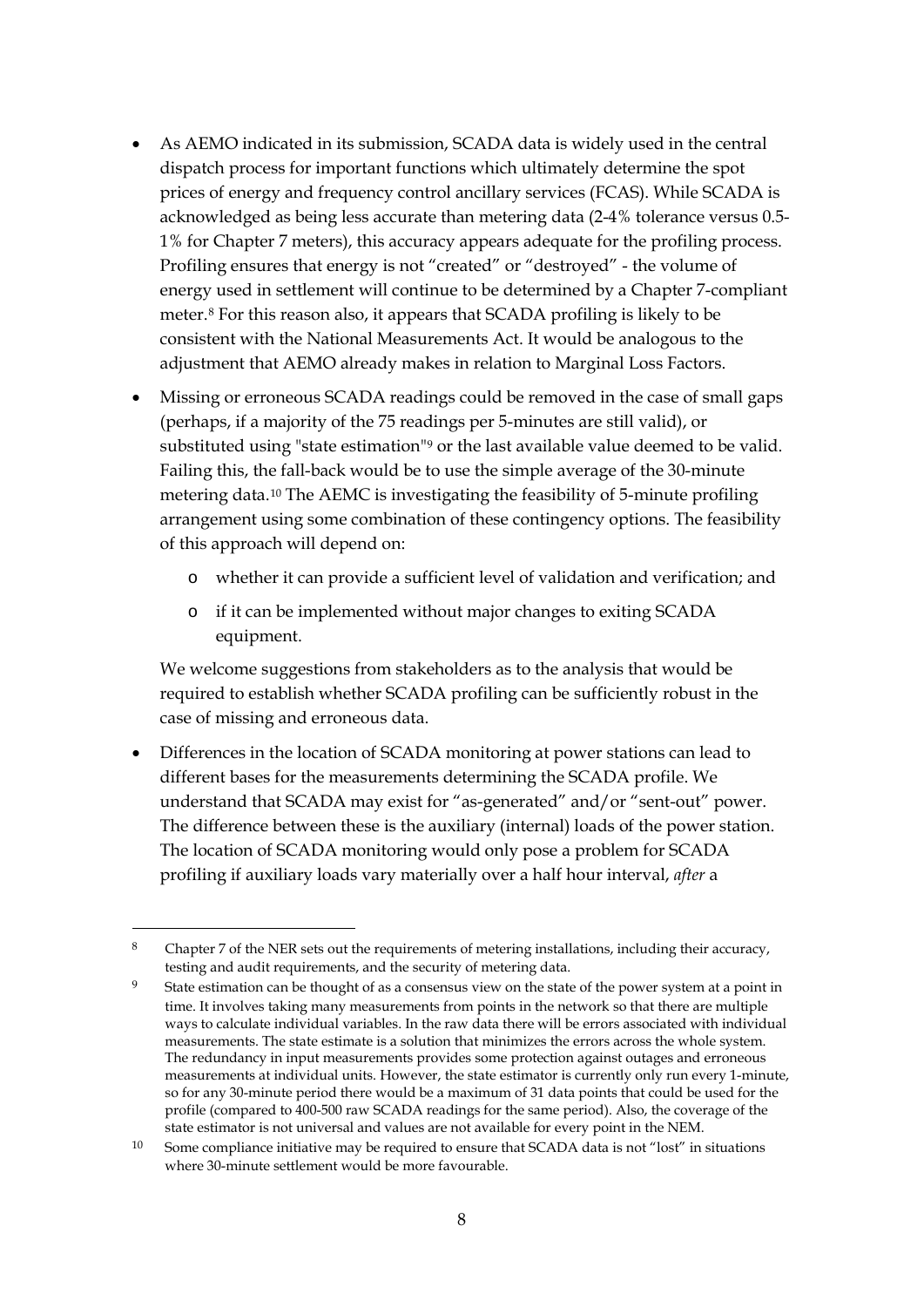generator has synchronised with the network. We welcome stakeholder input on whether this is likely to occur.

Data availability appears to be an issue in the case of non-scheduled generators. Recently, the AEMC commissioned an analysis of 5-minute generation and load data for the non-scheduled generation and load in central dispatch rule change.[11](#page-8-0) During this exercise it was discovered that the 5-minute resolution data was only available for a very small number of non-scheduled generators, potentially because SCADA is only required under the NER for new generators greater than 30MW.[12](#page-8-1) This suggests that either the installation of SCADA or metering changes (i.e. reconfiguration) would be required for many non-scheduled generating units if they are to be settled on a 5 minute basis.

The final issue regarding the SCADA implementation is its suitability as a means for individual demand side participants to be settled on a 5-minute basis. In submissions, AEMO and some storage proponents suggest that the drafting of the SCADA implementation should be sufficiently broad so that granular data from non-Chapter 7 devices could also be eligible. It was noted by some that high-resolution data (e.g. 1 minute) is already available in some commercial and residential applications, such as building management systems and the operation of embedded batteries. A process for AEMO to receive and use this data would be additional to any profiling used for accumulation and existing interval metered consumers in the case of compulsory 5 minute settlement at the Market Customer level.

A potential issue with using this data to settle individual commercial and residential customers on a 5-minute basis is that there would be no way of confirming the veracity of the data used for profiling. The Commission welcomes stakeholders' views on this matter of profiling individual small consumers using granular data from non-Chapter 7 devices.

#### **5-minute revenue metering**

The other potential source of 5-minute data is from Chapter 7-compliant meters. As mentioned at the beginning of this section, this implementation could occur in conjunction with the SCADA implementation, or instead of it.

The reasons for using 5-minute revenue metering are that it would:

- overcome the data integrity and data availability issues noted above; and
- be a more suitable means for demand side 5-minute settlement.

The reasons against using 5-minute revenue metering are the potential costs due to:

<u>.</u>

<span id="page-8-0"></span><sup>11</sup> EY, *Non-scheduled generation and load in central dispatch rule change request*, 5 September 2015.

<span id="page-8-1"></span><sup>12</sup> NER, Chapter 5.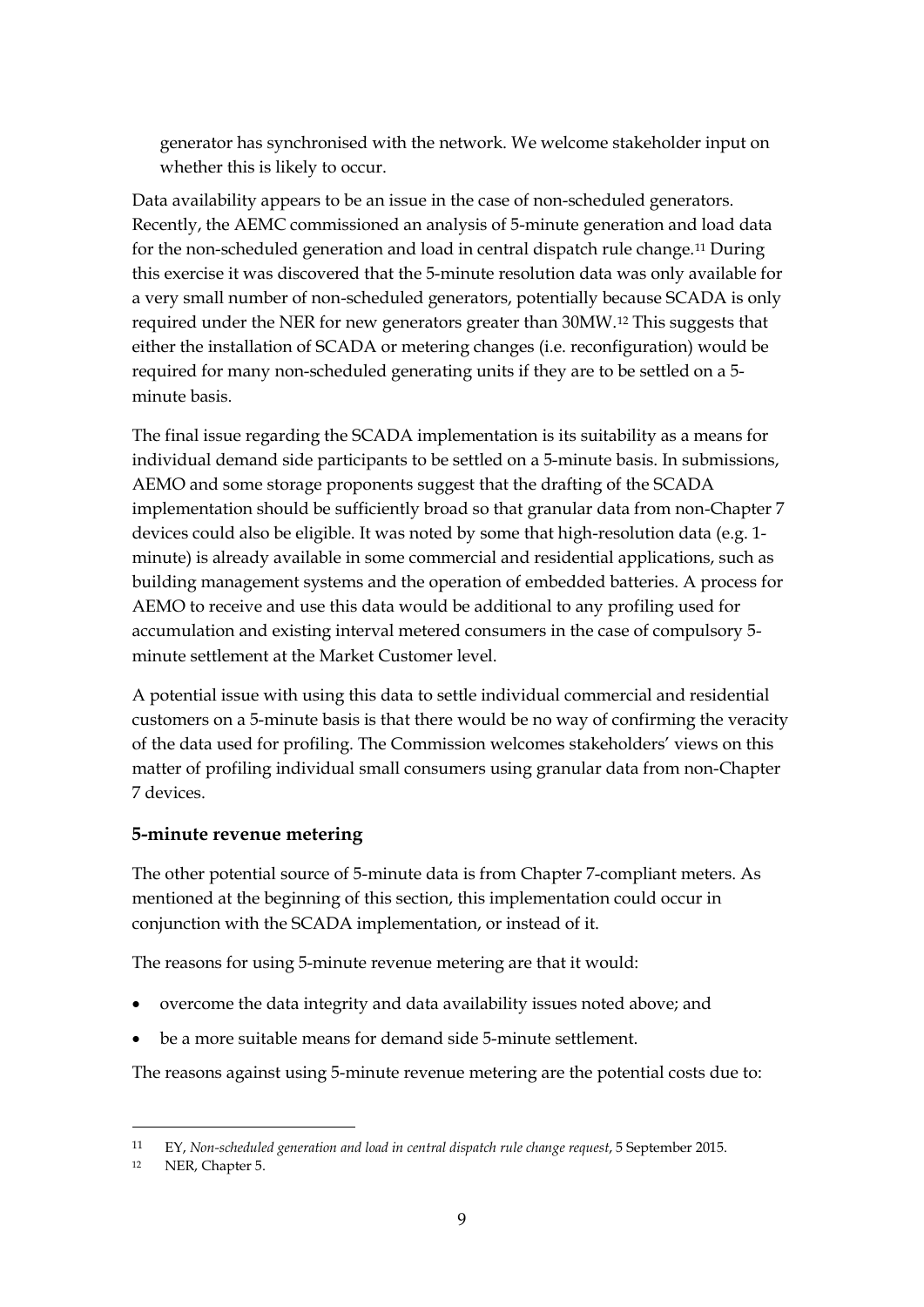- the need to reconfigure or replace metering for those participating in 5-minute settlement, which would include all the generation meters if SCADA profiling is not used and 5-minute metering is compulsory; and
- Metering Data Providers (MDPs), AEMO and others needing to change systems and processes to accommodate more granular data.

To provide some context, the following table provides an indication of the number of meters in the NEM by meter type and meter class.[13](#page-9-0) The energy thresholds refer to the annual energy transfer for each metering type. For context, a typical household consumes around 5 MWh per year, a 100 MW wind farm may generate 300 GWh per year, and a 1,000 MW coal generator 8,500 GWh per year. "Wholesale" is a classification that captures meters associated with transmission connection points.

| <b>Meter class</b> | Type 1<br>>1,000GWh | Type 2<br>100-1,000GWh | Type 3<br>0.75-100GWh | Type 4<br><750 MWh | <b>Total</b> |
|--------------------|---------------------|------------------------|-----------------------|--------------------|--------------|
| Generation         | 120                 | 285                    | 159                   | 126                | 690          |
| Load               | 8                   | 245                    | 15,590                | 101,225            | 117,068      |
| Wholesale          | 44                  | 1,117                  | 631                   | 75                 | 1,867        |

**Table 2: Number of active Type 1-4 NMIs in the NEM**

Through discussions with stakeholders, we understand that most meters that are less than 10 years old are capable of being reconfigured remotely to provide 5-minute resolution data. Further, we are informed that commercial and industrial (C&I) customers tend to change metering whenever they change retailers, which is typically every few years.[14](#page-9-1) On the other hand, generators and network businesses tend to retain metering for longer periods, such as 10 to 15 years, or longer. Considering this, it appears likely that a large proportion of interval meters in the NEM can be remotely reconfigured to provide 5-minute data.

The next consideration is the data storage requirements of interval meters. Rule 7.3.1(a)(10) of the NER requires interval meters to locally store 35 days' worth of data.[15](#page-9-2) We understand that interval meters typically have significantly more data storage capacity than is required for 35 days of history. The extra space is used for discretionary features, such as multi-part tariffs, calendars and power quality. In the short term, 5-minute data could potentially be accommodated by limiting the amount

<span id="page-9-0"></span> <sup>13</sup> This is a count of active National Metering Identifiers (NMIs). In some cases there may be multiple meters associated with a single NMI. For example: C&I customers may separately meter loads at a site that are aggregated for settlement at the NMI; high voltage meters may be duplicated for accuracy and redundancy purposes; and residential customers with solar PV that is gross metered may also have 2 meters.

<span id="page-9-1"></span><sup>14</sup> In the year ending 30 September 2016, switching was recorded for close to 17,500 large NMIs. This equates to just over 20% of large NMIs in the NEM. The "large" classification is based on jurisdictional definitions.

<span id="page-9-2"></span><sup>15</sup> The 35-day requirement is for meter types 1, 2, 3 and 4. Type 5 meters are interval meters but are required to locally store 200 days' worth of data because they are manually read.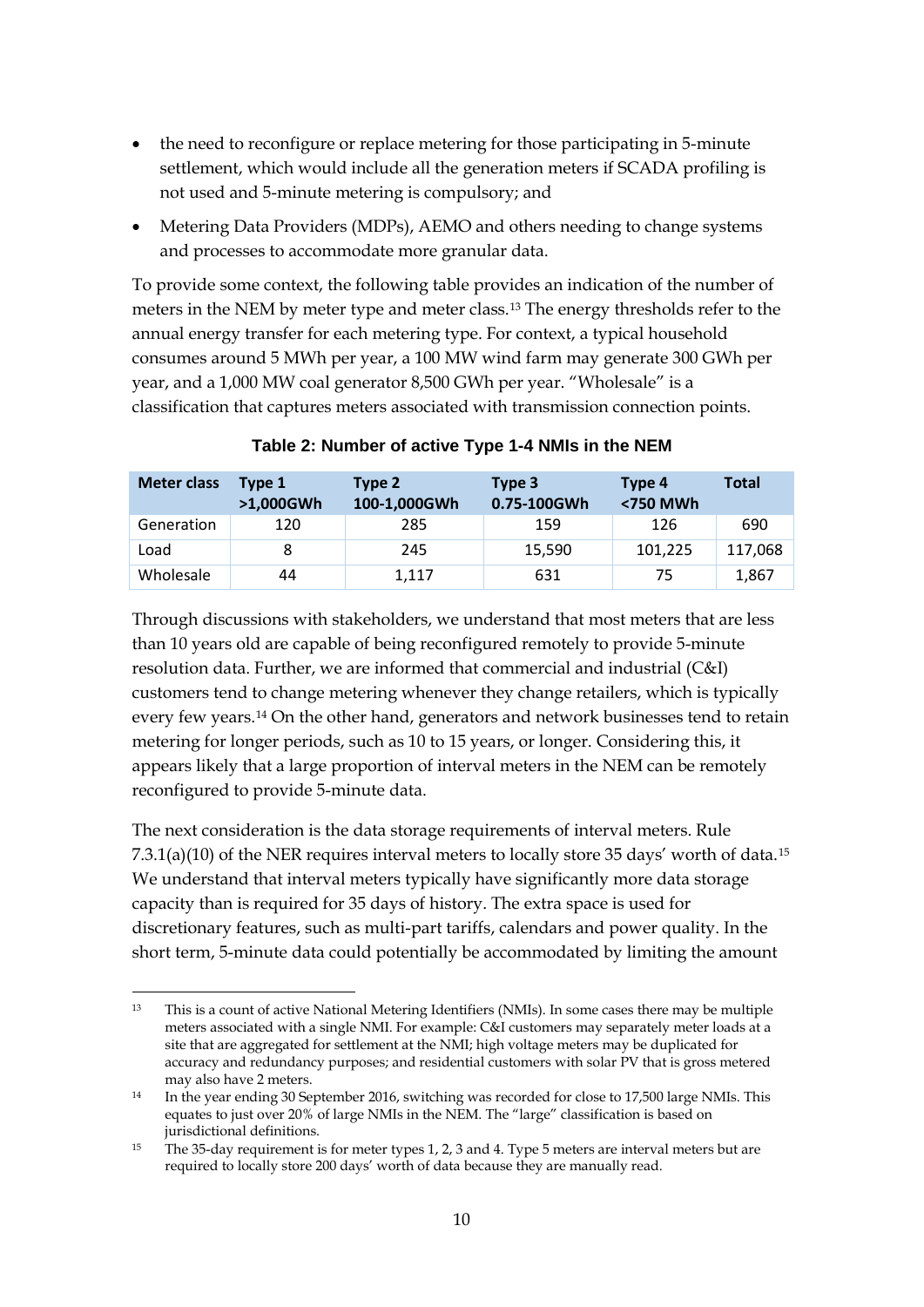of discretionary data that is collected. Over time, new meters with larger storage capacities could be deployed.

Despite this, it is possible that some existing meters may still have insufficient storage capacities to store 35 days' worth of 5-minute data. This could be addressed by upgrading the storage capacity of the meter, which would be possible if the hardware configuration of the meter allows for the storage component to be swapped out. Alternatively, the meter could be replaced. We understand that the installed cost (including labour) of a straight-forward meter replacement at a generating unit would be in the order of \$2,000-5,000 for a single meter.

The Commission would like to know from stakeholders how many meters are likely to have insufficient storage capacities and require replacement. If many meters are affected, then a potential relaxation of the 35-day storage requirement could be considered as part of this implementation option.

A potentially more costly implication of the 5-minute metering option is the changes that might be required by AEMO, MDPs and others to process the 5-minute data. In comparison to the SCADA implementation, 5-minute metering affects more data interfaces and more participants. This is discussed in Chapter 3.

### **Summary: Metering options**

The options discussed here are 5-minute settlement based on SCADA profiling of metering data only, providing the option between SCADA profiling or 5-minute revenue metering, or only catering for 5-minute revenue metering. SCADA profiling may be workable for supply side settlement, but further work is required to determine whether new provisions are required to ensure the data is of sufficient quality. The impact of any changes on existing SCADA collection and processing also needs to be taken into account. A limitation of this approach is the lack of SCADA data for nonscheduled generators.

A 5-minute metering implementation overcomes any data integrity concerns and would likely be a more effective means for non-scheduled generators and end users to be settled on a 5-minute basis. To accommodate the different circumstances, it may be desirable to accommodate both the SCADA and 5-minute metering options. Of the three options, this would be the most expensive to implement as it involves changes to systems and process to accommodate both regimes. The additional costs would need to be balanced against the benefits that may be possible from providing flexibility to participants.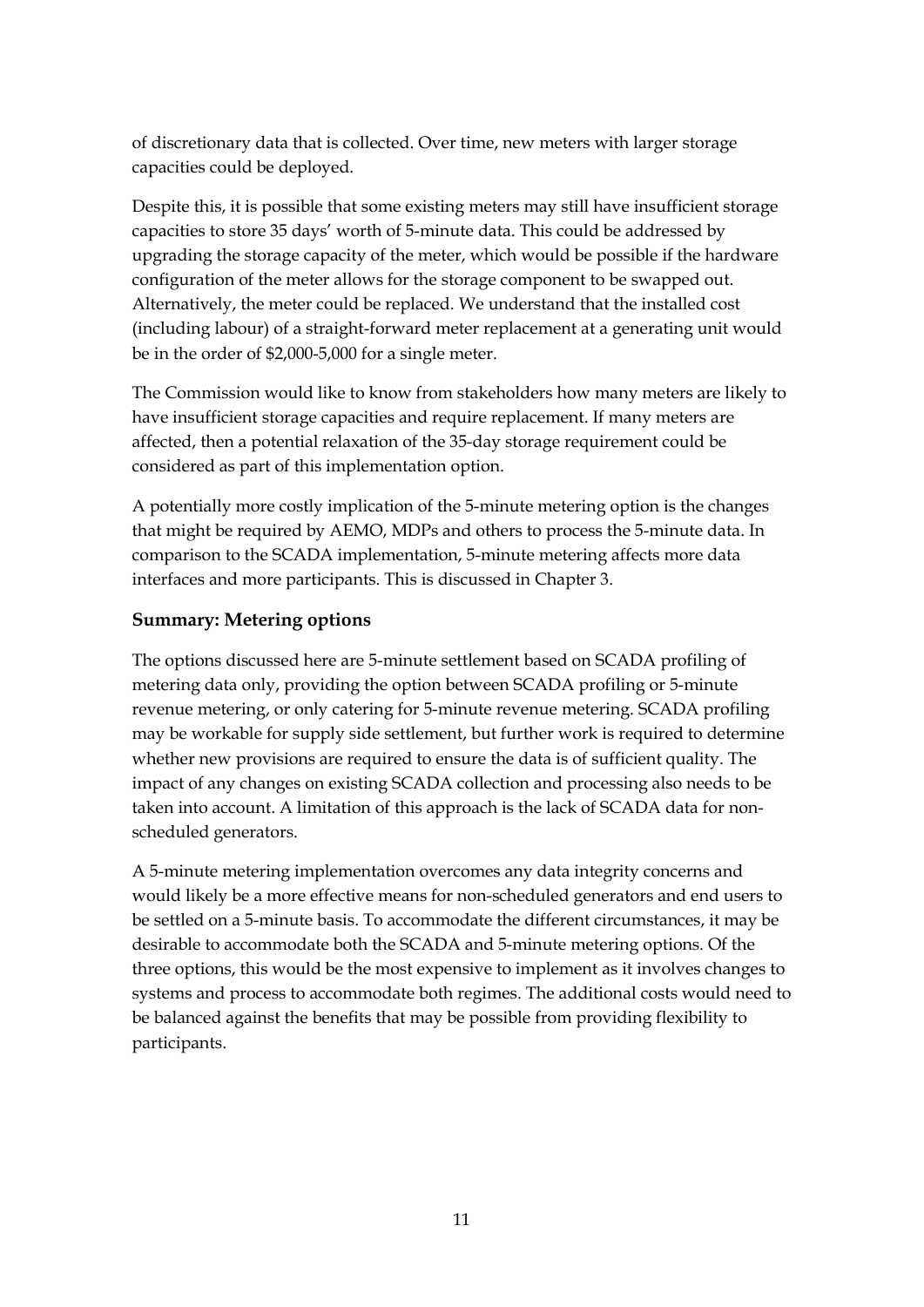# **3. Implementation issues**

The section discusses issues that will need to be addressed to implement settlement on a 5-minute basis. The first of these is a mechanism to recover and manage the settlement residue if 5-minute settlement is optional for the demand side. An alternative identified above is for all participants to be settled on a 5-minute basis. Potential arrangements for this to occur for demand side participants are considered in section 3.2. Following this we discuss potential systems changes for different participants in the market. Finally, we comment on other, potentially complementary changes suggested by stakeholders during this process.

## **3.1. Settlement residue**

In the AEMC's consultation paper, we provided a stylised example to show how, in situations where energy output or consumption varies *within* a half hour, settlement outcomes for 5-minute versus 30-minute settlement can be quite different.[16](#page-11-0) These discrepancies would create a settlement residue if there is demand side optionality, and some portion of the demand side continues to be settled in a 30-minute basis. A new mechanism may be required to deal with this.

For the reasons set out in section 2.1, we prefer an implementation that doesn't involves demand side optionality and a new settlement residue. Notwithstanding this, we provide some thoughts on how such an arrangement could work.

The settlement residue would manifest as a discrepancy between money paid by consumers and the money owed to generators. In specific situations, the residue could be either positive (i.e. a surplus for AEMO from consumers paying more than is owed to generators) or negative (i.e. a deficit for AEMO from consumers paying less than is owed to generators). Over longer periods, it is expected that AEMO will be in deficit if there is demand side optionality. Generators that vary their output in response to 5 minute prices will earn more than the demand side pays if it is settled on a 30-minute basis.

One way of assessing the residue from historical data is to compare regional 30-minute prices and demand with the equivalent 5-minute data. [Table 3](#page-12-0) shows the result of this calculation (residue = 5-minute revenue - 30-minute revenue), summed for each of the past four financial years and for each NEM region. The result is indicative of the order of magnitude of the historical residue. All the values are positive, which says that, all other things equal, supply side revenues would have been higher under 5-minute settlement. We note that these sums are very small compared to the total value of electricity traded in the NEM, which is in the order of \$8-10 billion a year.

<span id="page-11-0"></span> <sup>16</sup> Consultation paper, pp18-19.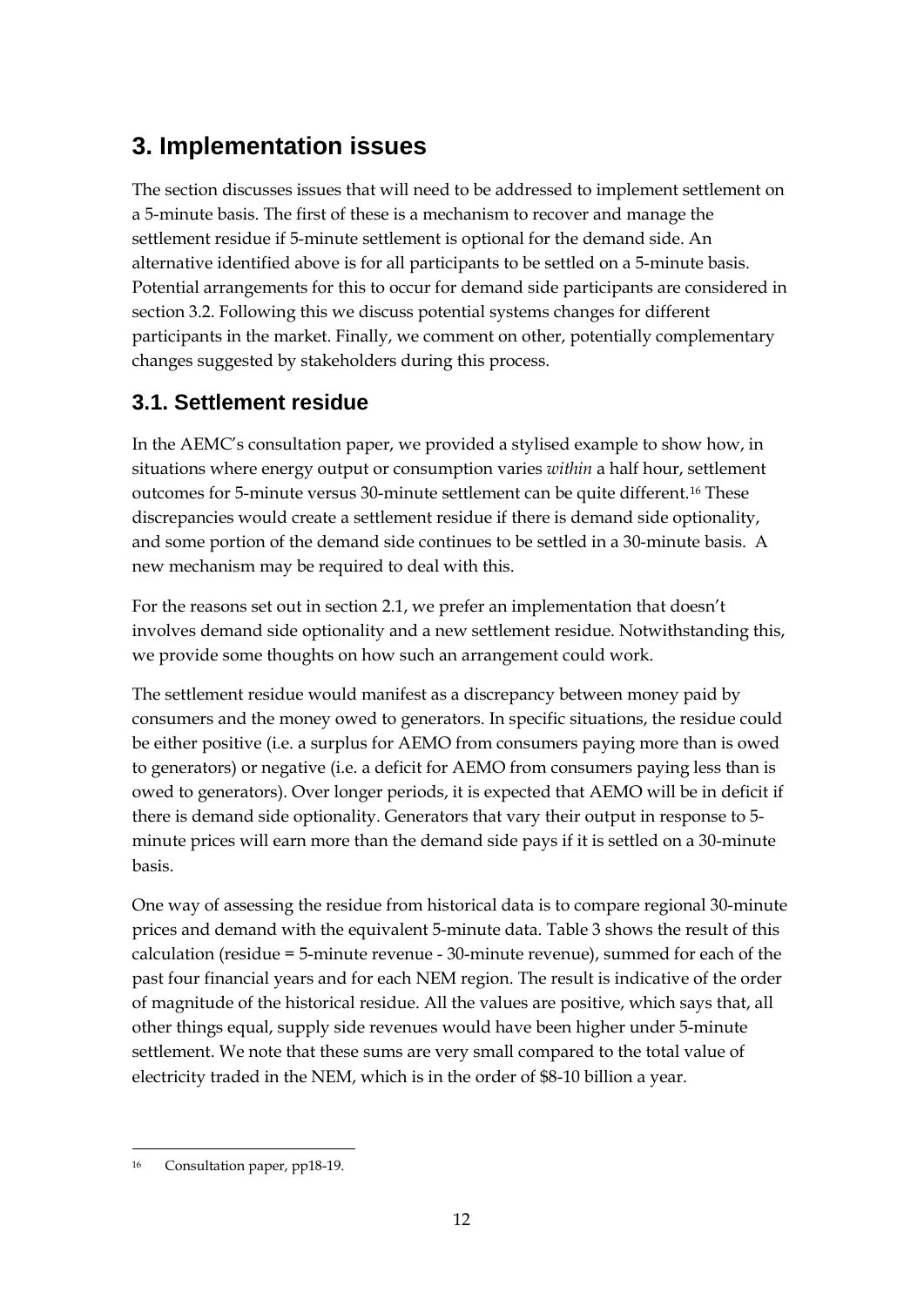<span id="page-12-0"></span>

| Fin year | <b>NSW</b> | <b>QLD</b> | <b>SA</b> | <b>TAS</b> | VIC.   |
|----------|------------|------------|-----------|------------|--------|
| 2012/13  | \$0.8m     | \$3.4m     | \$4.2m    | \$0.3m     | \$2.3m |
| 2013/14  | \$0.4m     | \$2.5m     | \$1.7m    | \$0.3m     | \$1.1m |
| 2014/15  | \$1.0m     | \$4.9m     | \$3.0m    | \$0.4m     | \$0.6m |
| 2015/16  | \$3.5m     | \$8.6m     | \$3.6m    | \$0.5m     | \$2.4m |

#### **Table 3: Indicative settlement residue 2012/13 to 2015/16**

An important caveat is that this analysis doesn't account for the fact that historical generator behaviour may have been different had they been settled on a 5-minute basis. It is also a very simplistic calculation. Calculating the actual, historical difference between 30-minute demand side settlement and theoretical 5-minute settlement for the supply would be considerably more complex.<sup>[17](#page-12-1)</sup>

The design of a mechanism to manage a settlement residue created by demand side optionality would need to consider:

- that the residue could be either a surplus or deficit for AEMO (i.e. the mechanism must be able to recover and allocate money in both directions);
- how recovery is to occur, including whether recovery can occur on a 30-minute basis;
- extent to which the residue provides an incentive to be metered on a 5-minute basis;
- whether the residue can be hedged; and
- if there needs to be a limit on the residue (such as in the case of negative *inter*regional settlement residues) and what happens if the threshold is reached.

Some of these matters have been contemplated in the rule change request and during earlier consultation. Sun Metals proposed that the residue be recovered from customers that continue to be settled on a 30-minute basis. Stakeholders expressed differing views on this in submissions on the consultation paper.[18](#page-12-2) Having considered these arguments, our view is that this approach would be consistent with the "causer pays" principle. The residue would be caused by those remaining on 30-minute settlement. It could be avoided by moving to 5-minute settlement (or by being metered on a 5-minute basis in the case of second tier retail customers).

An alternative approach considered was whether the new settlement residues should be combined with *intra-*regional settlement residues.[19](#page-12-3) This would mean they would be

<span id="page-12-1"></span> <sup>17</sup> A full analysis of the theoretical residue would need to consider loss factors, *inter-*regional flows and 5-minute payments to non-scheduled generators (which wouldn't be possible as in most cases 5 minute data is not available for these generators).

<sup>18</sup> E.g. AER, ERM, IES, Origin, Stanwell, consultation paper submissions.

<span id="page-12-3"></span><span id="page-12-2"></span><sup>19</sup> These are existing imbalances in the settlement transactions within each region resulting from differences between loss factors and actual losses on the transmission network, and metering errors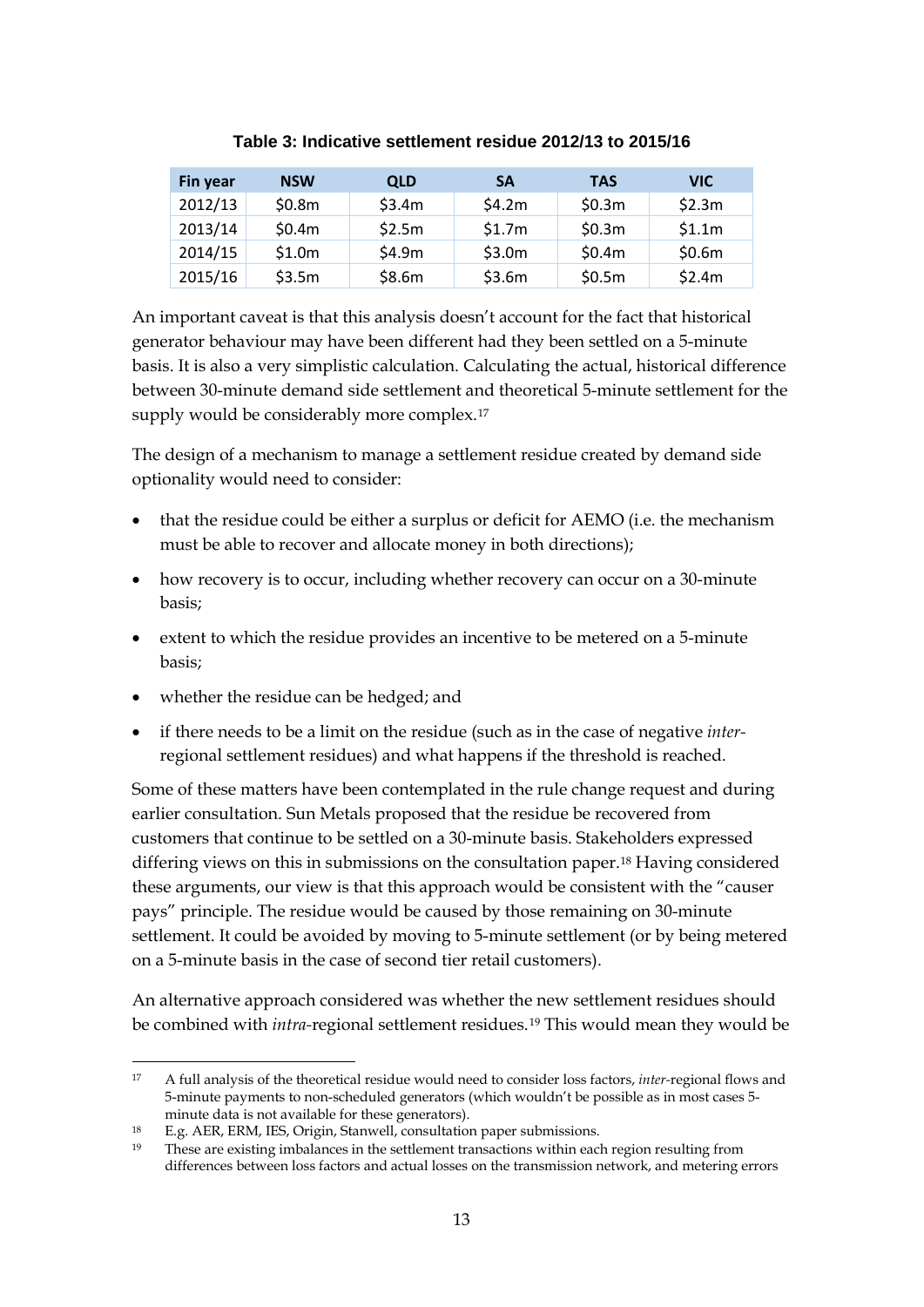recovered from TNSPs, who would pass it through to consumers with other transmission charges. Those in favour of this approach noted that this would be consistent with the treatment of other residues, would reduce the implementation effort, and would allow for the relatively small settlement deficits to be absorbed in the generally positive *intra-*regional settlement residues. Those who opposed this approach did so on the basis that the i*ntra-*regional settlement residues serve a different purpose and should remain separate.

We have compared historical *intra-*regional residues with the indicative residue calculated above (the "5-minute residue"). In [Table 4](#page-13-0) below, the 5-minute residue due to optional 5-minute settlement for the demand side is expressed as a percentage of historical *intra-*regional residues (calculation: (5-minute residue/*intra-*regional residue) \* 100). A negative value indicates that one residue is negative while the other is positive, while a positive value indicates that they are the same (e.g. both positive, or both negative).

<span id="page-13-0"></span>

| Fin year | <b>NSW</b> | <b>QLD</b> | <b>SA</b> | <b>TAS</b> | VIC.  |
|----------|------------|------------|-----------|------------|-------|
| 2012/13  | $-2%$      | -4%        | 106%      | $-4%$      | -6%   |
| 2013/14  | $-1\%$     | -4%        | 70%       | $-10%$     | -3%   |
| 2014/15  | -9%        | -7%        | 733%      | -5%        | $-3%$ |
| 2015/16  | $-20%$     | $-18%$     | 85%       | $-3%$      | -8%   |

| Table 4: 5-minute residue expressed as % of <i>intra-</i> regional residue |  |
|----------------------------------------------------------------------------|--|
|                                                                            |  |

The data shows that in the past four financial years:

- Annual *intra-*regional settlement residues have been negative in all jurisdictions aside from South Australia. This means that AEMO is in surplus from consumers paying *more* than is owed to generators. The indicative 5-minute residues are positive during the analysis period, corresponding with a deficit for AEMO from consumers paying *less* than is owed in generators.
- The 5-minute residues are much smaller than the *intra-*regional residues, usually corresponding to less than 10% of them. While the percentages for South Australia are large, the underlying residues are very small in absolute terms. The 733% result corresponds with a \$0.4 million *intra-*regional residue and a \$3 million 5-minute residue.
- Had the 5-minute residues been combined with the *intra-*regional residues this wouldn't have changed the direction of the *intra-*regional residue (e.g. turned a consumer surplus into a deficit, or vice versa). This is to say: it wouldn't have had a material impact on the operation of the *intra-*regional residue.

This analysis suggests that allowing any new settlement residue to merge with the existing *intra-*regional residues may be an acceptable approach. It would be cheaper to implement than a mechanism requiring the identification of customers who are settled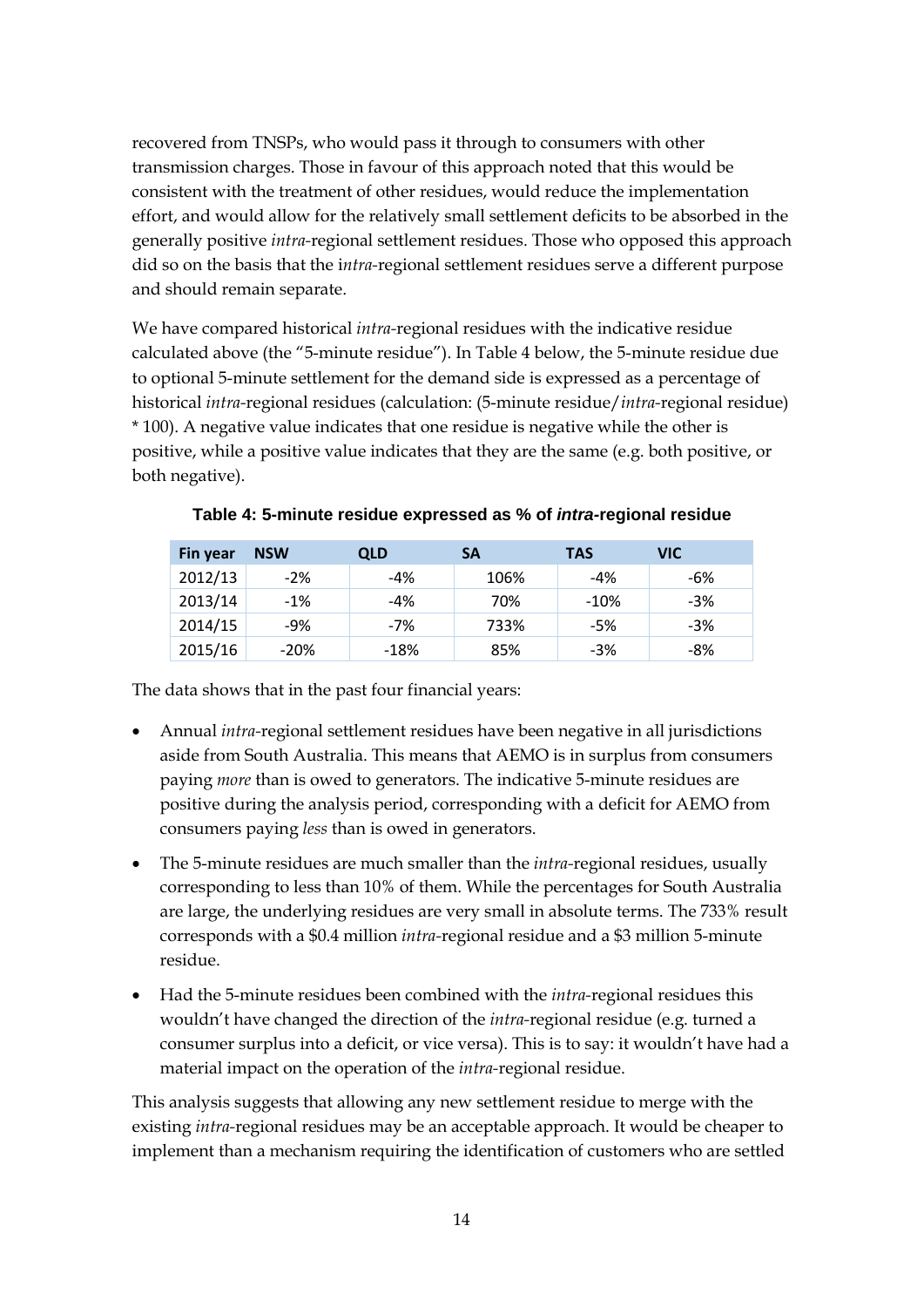on a 30-minute basis. It would be no more complex than the existing arrangements. While it wouldn't provide any incentive for consumers that are metered on an accumulation or 30-minute basis to move to 5-minute metering, the incentive provided by a mechanism that *does* allocate the costs to these consumers would probably be very weak.

Further work is required to understand how *intra-*regional residues and the indicative 5-minute residues might change if 5-minute settlement is introduced, and whether this could lead to different outcome to those observed in the historical analysis above.

If a separate mechanism is required, an arrangement similar to FCAS "causer pays" may be most appropriate as it could be designed to recover the shortfall from 30 minute and accumulation metered end users that are consuming in the interval in which the shortfall occurred. This would be a cost-reflective arrangement, though the additional cost and complexity would need to be weighed up against the marginal benefit in comparison to using the existing *intra-*regional residues.

## **3.2. Settlement of the demand side**

The settlement residues discussed above would be avoided if all demand side participants are also settled on a 5-minute basis. Implementing this would be a much larger task for industry than 5-minute supply side settlement as there are many more consumers than there are generators.

As noted above, Chapter 3 of the NER sets out the settlement arrangements for Market Participants, which includes Market Generators and Market Customers. Demand side participants may be eligible for the Market Customer category. A Market Customer is defined in the rules as "a Customer who has classified any of its loads as a market load and who is also registered by AEMO as a Market Customer". Customer is defined as "a person who engages in the activity of purchasing electricity supplied through a transmission or distribution system to a connection point". In practical terms, Market Customers are:

- retailers; and
- large energy users with single or multiple sites (e.g. Sun Metals).

In considering 5-minute demand side settlement, an important factor is whether or not end users have interval metering. These two customers groups (with and without interval metering) would be treated in different ways. Below we discuss a potential 5 minute settlement process for customers without interval meters and then for those that do. This is only to determine how much Market Customers (mostly retailers) need to pay. It is up to retailers to decide how they bill individual customers.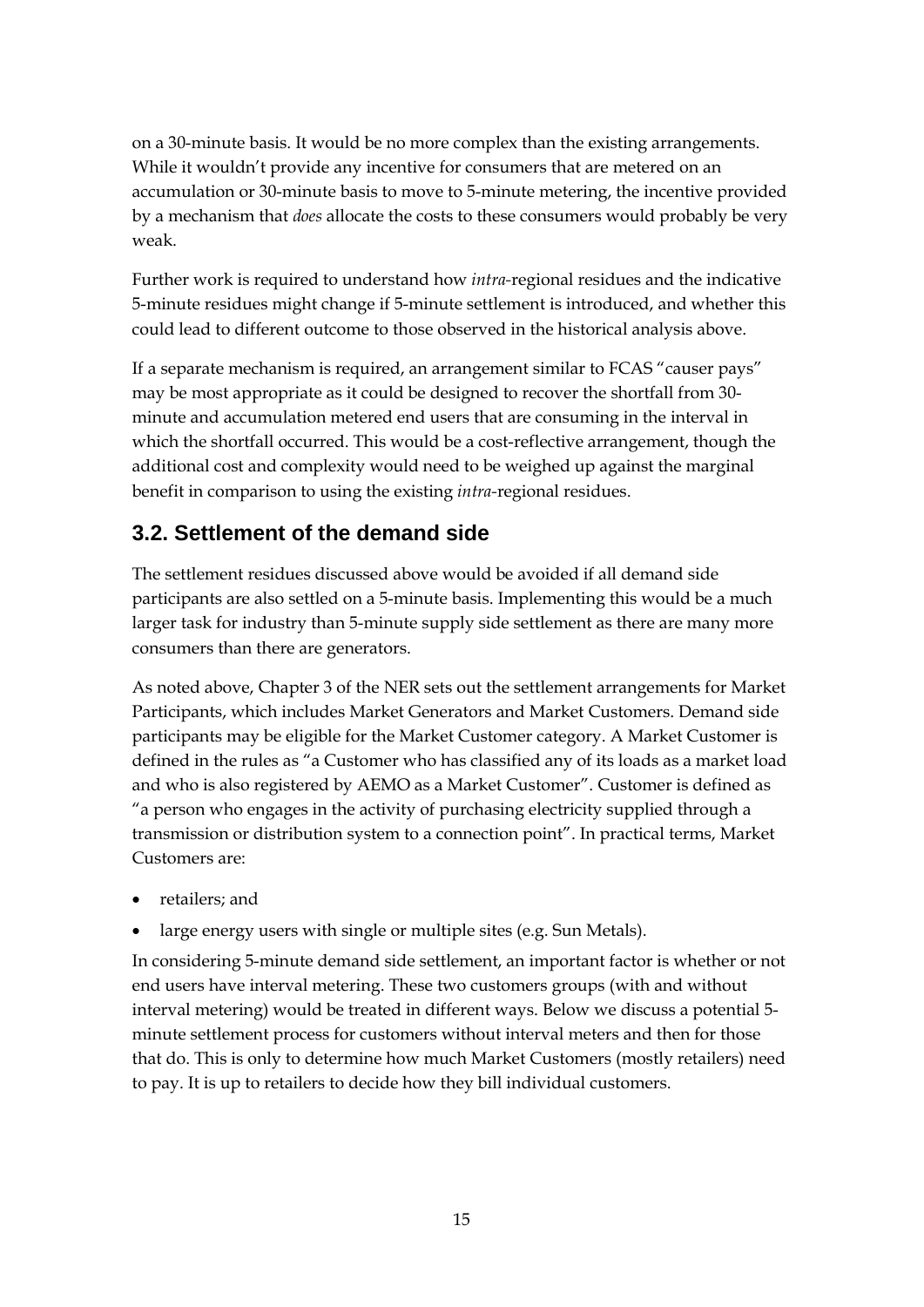#### **Settlement of customers without interval metering**

A majority of residential and small business customers in all jurisdictions aside from Victoria have accumulation metering instead of interval metering. In the NEM there are over 6 million NMIs associated with accumulation meters, accounting for 65% of all NMIs. In energy terms though, accumulation metered customers account for 25-30% of energy consumed in each NEM region (except for Victoria, where this figure is closer to 4%).[20](#page-15-0) As accumulation meters are typically only read only 3 months, AEMO uses the "settlement-by-difference" process so that the energy from accumulation meters can still be settled on a 30-minute basis.

Settlement-by-difference involves developing 30-minute resolution profiles which are used to allocate energy from accumulation meters to specific 30-minute periods. There is a separate profile for each distribution network region.

Profiles, called the Net System Load Profiles (NSLPs), are developed as follows:

- 1. Aggregating all energy flows from interval meters at the boundary of a distribution network region.
- 2. Subtracting from this aggregate all interval metered loads, or other loads as agreed in the settlement procedure for the NEM region (e.g. controlled loads and deemed unmetered loads).[21](#page-15-1)

In each network region there is a first tier retailer that was the incumbent retailer prior to the introduction of full retail contestability.<sup>22</sup> Where other retailers have entered each market, they are classified as second tier retailers. Through this arrangement, a retailer can be classified as first tier in one region and second tier in another.

In terms of the accumulation metered customers, each second tier retailer is settled based on the aggregate load of its customers, shaped to the 30-minute NSLP, and 30 minute wholesale market prices. All remaining energy is assumed to have been served by the first tier retailer to interval metered customers and accumulation metered customers who are within its first-tier network boundary and are contracted to the first tier retailer. This energy is also shaped to the NSLP and settled against the 30-minute price. As the amount allocated to first tier retailers is determined on a net basis, they bear any risks associated with metering or profiling errors. While settlement statements are issued soon after each trading week, adjustments can be made up until 6 months later. Part of the reason for this is to accommodate the 3 monthly read cycle of accumulation meters (and Type 5 interval meters that are manually read).[23](#page-15-3)

<span id="page-15-0"></span> <sup>20</sup> Based on analysis of Net System Load Profiles and regional demand over the period December 2015 to July 2016.

<span id="page-15-1"></span><sup>21</sup> AEMO, *Understanding load profiles published from MSATS*, August 2013.

<span id="page-15-3"></span><span id="page-15-2"></span><sup>22</sup> Or, alternatively, a retailer that acquired the incumbent retailer after the introduction of FRC.<br>A EMO NEM Settlement Benicious Bolicu March 2013 p1

<sup>23</sup> AEMO, *NEM Settlement Revisions Policy*, March 2013, p4.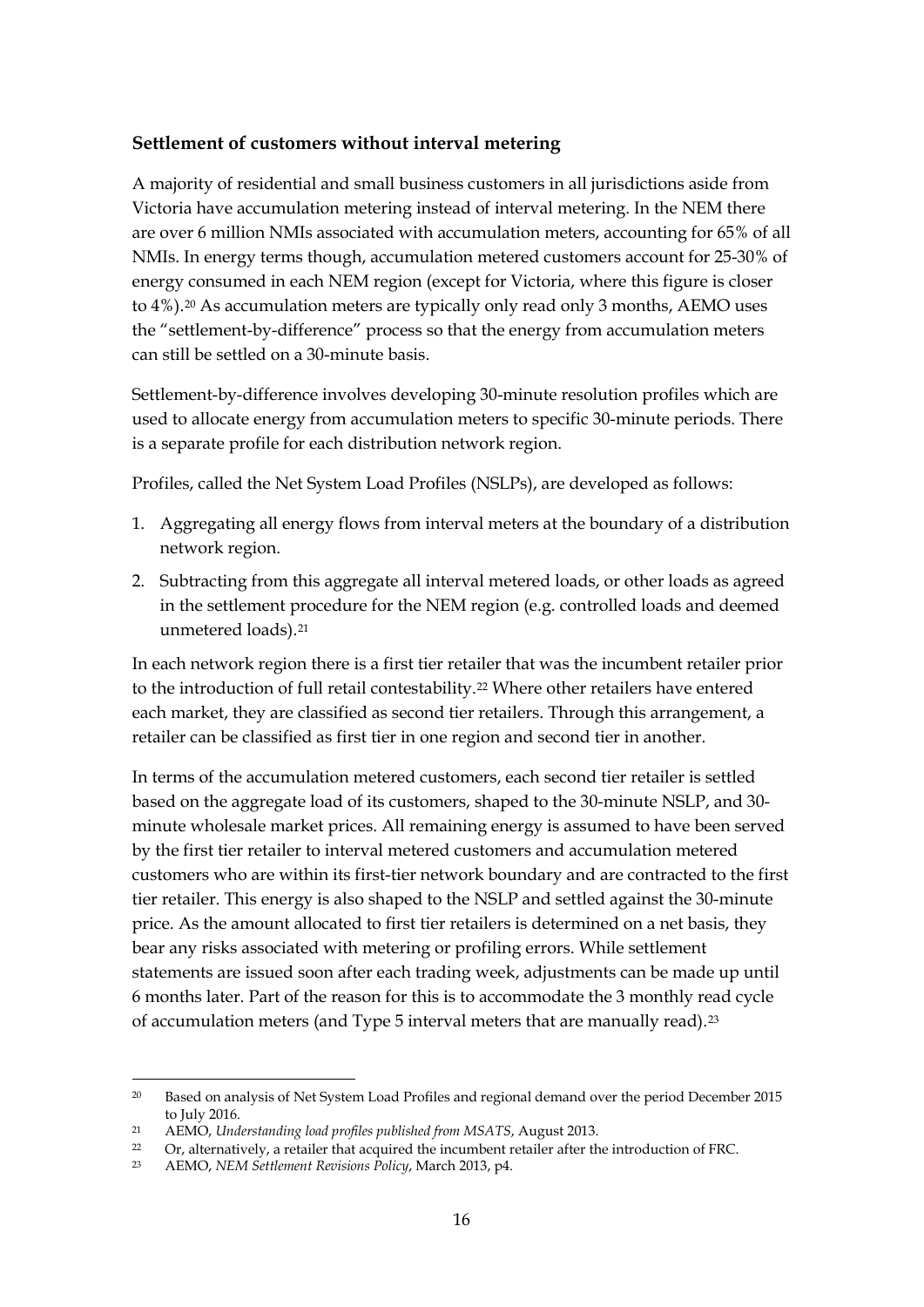Settling mass market customers on a 5-minute basis therefore requires either a 5 minute NSLP for each distribution network region, or for all of these customers to adopt 5-minute interval metering. A 5-minute NSLP could be developed using metered data from transmission connection points, as is the case with the existing 30-minute profiles. Some considerations in doing this would be:

- the ease with which wholesale metering at the transmission connection points can be reconfigured to provide 5-minute data (including addressing potential constraints on local data storage);<sup>[24](#page-16-0)</sup>
- availability of SCADA data from transmission connection points and whether it is suitable for use in a 5-minute NSLP (similar considerations as in section 2.2 apply);
- the minimum proportion of connection points (or volume of energy flows) that needs to be represented in the 5-minute NSLP profile (e.g. 75%, 95%); and
- length of time to implement the 5-minute NSLP.

A "straw man" implementation option could involve a 5-minute NSLP based on 5 minute wholesale metered data where it is cost-effectively available within the implementation period, supplemented by SCADA data if necessary, for a majority subset of transmission connection points for a network region. A requirement for 5 minute Chapter 7-compliant metering could be applied after some years (e.g. 5 or 10 years), to allow for wholesale meters to be gradually reconfigured or replaced.

Alternatively, the 5-minute NSLP could be based on some other data source. One option is profiling the 30-minute NSLP using regional consumption (i.e. regional generation plus net imports). Whether this could be based on 5-minute metered data would depend on whether 5-minute generator settlements are based on metered or SCADA data (as discussed in section 2.2). Metering at regional boundaries would also need to be considered. A second option is profiling the 30-minute NSLP using the load profile from a subset of customers that have 5-minute metering. This approach is currently used for Controlled Load Profiles in several NEM regions.

We welcome stakeholder feedback on the feasibility of these options. We note that as interval metering becomes increasingly prevalent, the volume of energy transactions that are derived using the NSLP will be diminished. A relatively cheap solution for dealing with accumulation metered customers and the NSLP under 5-minute settlement would be desirable.

<span id="page-16-0"></span><sup>&</sup>lt;sup>24</sup> Modifications to wholesale metering may in some cases be more expensive than changes to generation meters due to complicated access arrangements, outages and/or specialised cabling (e.g. optical fibre).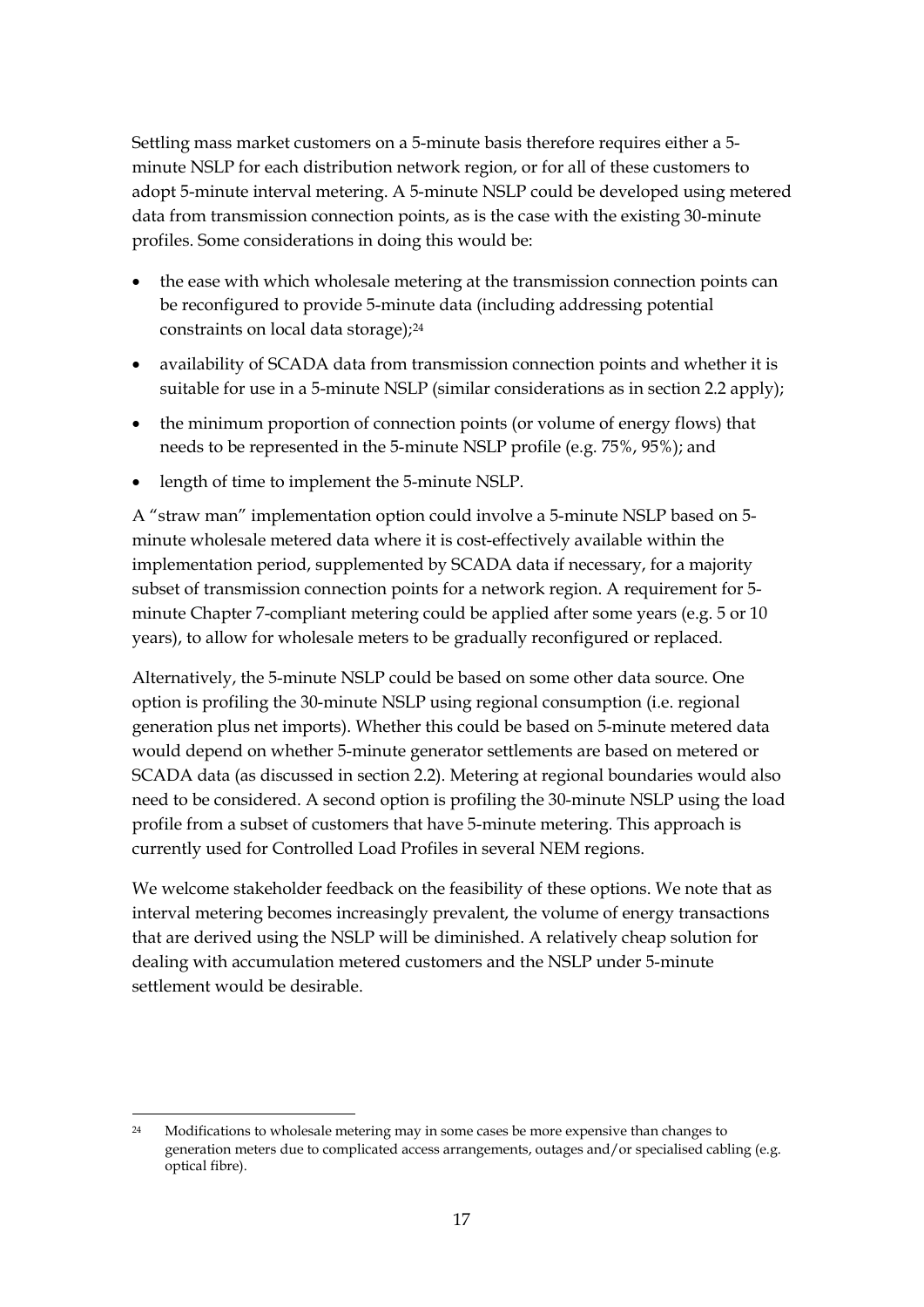#### **Settlement for customers with interval metering**

As explained above, the NSLP used to settle accumulation metered customers is calculated by subtracting interval metered energy from the total energy flows into a distribution network region. For there to be a 5-minute NSLP, it follows that 5-minute data would be required for all loads that have interval metering. The same considerations as in section 2.2 apply, but on a much larger scale. Table 2 in section 2.2 provides an indication of the number of NMIs that are involved (noting that there can be multiple meters at each NMI). In addition to the NMIs in Table 2, there are over 3 million Type 5 meters, most of which are in Victoria.[25](#page-17-0)

5-minute data would also be required to settle the Market Customers (specifically, second-tier retailers) that serve interval metered customers. As mentioned above, irrespective of whether 30-minute or 5-minute data is collected, it is up to retailers to decide how they bill their customers. Interval metered customers could be either metered directly or profiled from existing 30-minute or 15-minute readings. Profiling could be based on aggregate or individual transmission point flows, regional consumption, deemed profiles, or some other mechanism. The considerations are similar to those outlined above. The arrangements for settling interval metered customers on a 5-minute basis impacts on the NSLP (and settlement for accumulation metered customers) through the settlement-by-difference process.

As yet it is unclear whether the Victorian Advanced Metering Infrastructure is capable of facilitating 5-minute settlement of those customers. However, the meters used for this roll-out may have enough local storage capacity depending on how many data streams are required. For example, the Landis+Gyr E350 can store 198 days of 10 minute resolution data for 1 set and 4 channels, suggesting that storing more than 35 days' worth of 5-minute resolution data would be possible.[26](#page-17-1)

A decision would need to be made about whether large energy users that are Market Customers should be eligible for profiling. If 5-minute settlement is compulsory for all Market Participants, then Market Customers would be settled on this basis and would have to provide either SCADA or 5-minute metering data (depending on design choices discussed elsewhere in this paper). Large users that are contracted through retailers wouldn't face the same obligation under the rules, but it may still be desirable for them to be metered on a 5-minute basis.

<span id="page-17-0"></span> <sup>25</sup> The Type 5 classification is for Manually Read Interval Meters. In Victoria, there is a jurisdictional derogation to the NER which allows the Type 4 meters to be classified as Type 5. This will end on 1 December 2017, at which point those 2.6+ million meters will have to be classified as Type 4 if they are remotely read.

<span id="page-17-1"></span><sup>26</sup> <http://www.landisgyr.com/webfoo/wp-content/uploads/2014/06/E350-Brochure.pdf>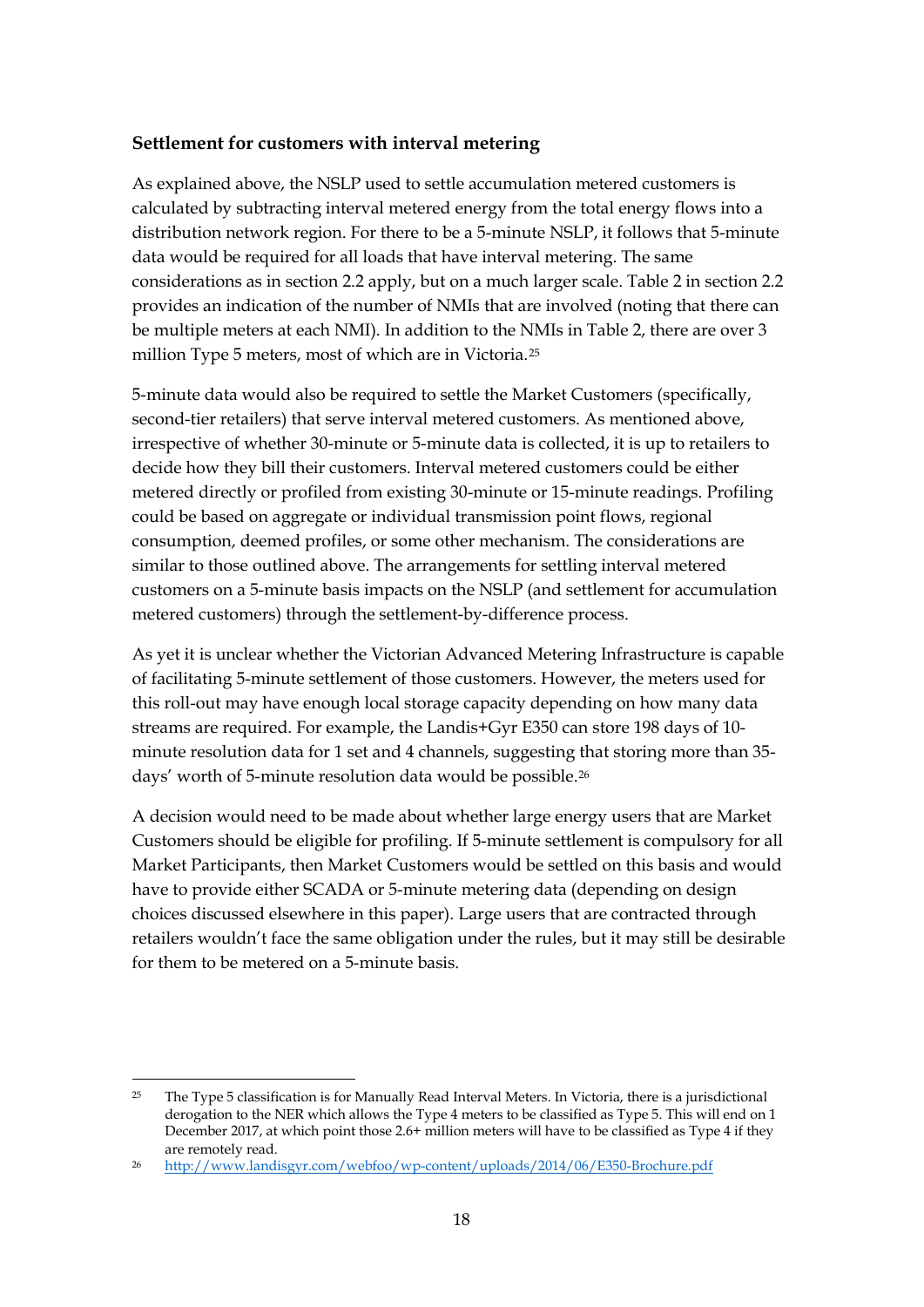## **3.3. System changes**

An area where major changes may be required to implement 5-minute settlement is the information systems and processes of market participants and the market operator. The full scale of these changes would depend on the design and implementation options discussed in this paper. At this stage we are interested in hearing from stakeholders about the relative impact of the design and implementation options on their systems and processes (i.e. if certain choices would lead to orders of magnitude differences in the cost of system changes). Once the most feasible implementation options have been identified, we will seek more detailed estimates of costs from those who would be affected.

If 5-minute metering data is used, there would be costs associated with systems that handle metering data, such as AEMO's MSATS system, Meter Data Providers' systems, and the settlement and billing systems of market participants. The existing metering data file formats (NEM12 and NEM13) have a field for the resolution of the data that accepts intervals of 1, 5, 10, 15 and 30 minutes, but presently only 15 and 30-minute data is widely used.[27](#page-18-1) [Figure 1](#page-18-0) below shows the information flows between NEM participants. "Versioned" refers to instances where data can be revised when more accurate data becomes available, while "Partial" are information flows that involve a subset of all NMIs.

<span id="page-18-0"></span>

#### **Figure 1: Electricity market information flows (Source: AEMO)**

<span id="page-18-1"></span> <sup>27</sup> AEMO, *Meter Data File Format Specification NEM12 & NEM13*, 14 May 2014, p15.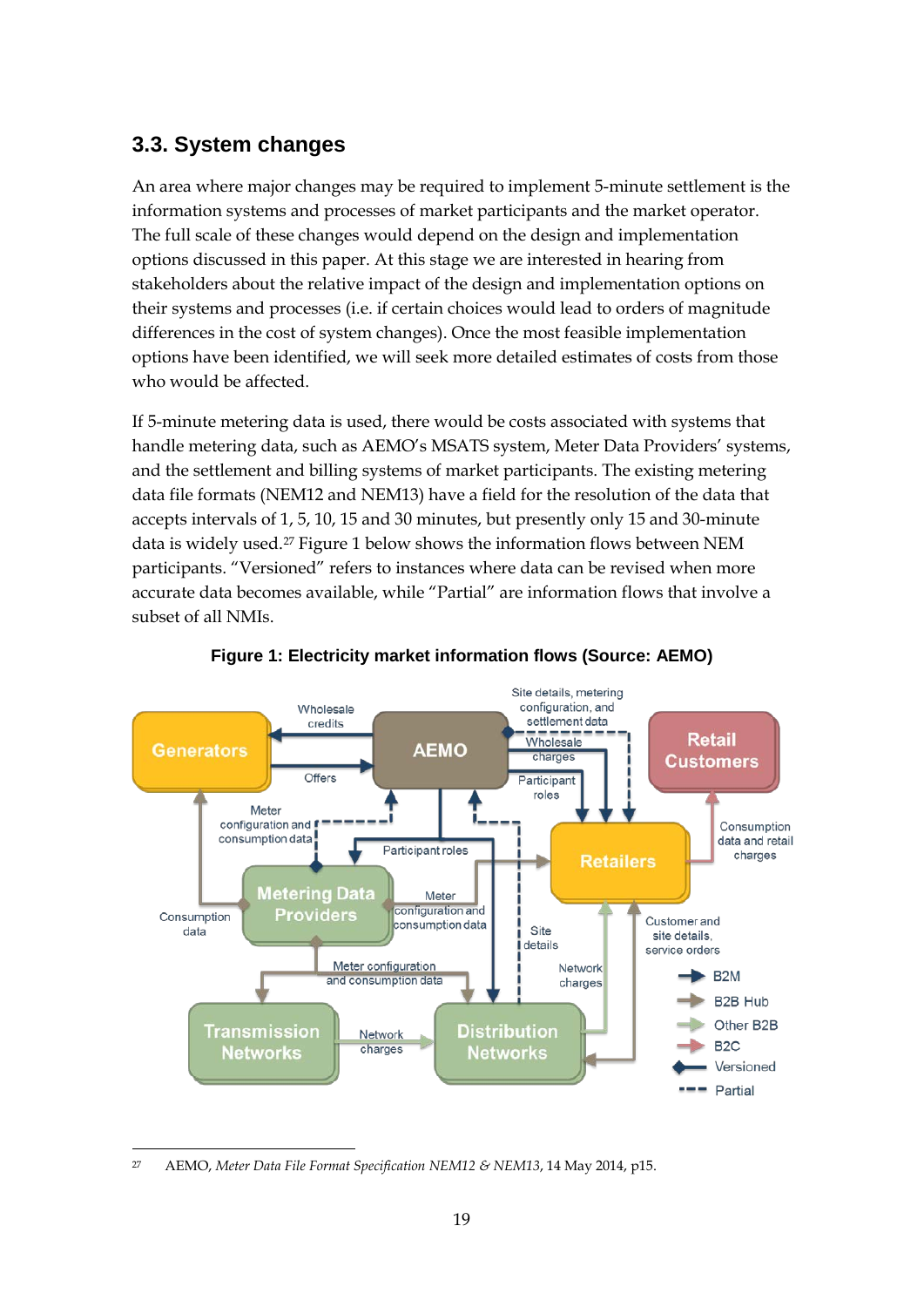In considering potential changes to systems, we note that:

- Participants may have other reasons for upgrading their system that are unrelated to 5-minute settlement, such as periodic improvements or in response to technological change. To the extent that these factors apply, it would be inaccurate to include the full cost of these changes in the AEMC's assessment of the rule change.
- Where products and services are supplied by third-party providers, the costs of adapting to 5-minute settlement would be spread across the customer base of these providers. The AEMC will seek to account for these synergies in assessing the potential cost of system changes.
- There may be synergies between the changes necessary to implement 5-minute settlement and other upgrades necessitated by other regulatory processes and operational changes by AEMO.

The following sections provide further commentary in relation to specific stakeholder categories.

### **AEMO**

AEMO has prepared a separate paper that discusses implementation impacts associated with different design options. AEMO's paper has been provided to the Working Group at the same time at this paper.

### **MDPs, TNSPs and DNSPs**

Metering Data Providers (MDPs) provide metering solutions to retailers, collect metering data, undertake checking and cleaning of metering data, store data and provide metering data to customers. No changes would be required by MDPs if 5 minute settlement is implemented for the supply side only using SCADA profiling. If 5-minute metering is used then MDPs would be required to process increased volumes of data. They may have to make changes to algorithms that check and clean the data (e.g. learning algorithms that fill gaps in the data). They would face higher data storage costs.

Transmission and distribution network services providers (TNSPs and DNSPs) would be affected in implementation scenarios involving 5-minute settlement for the demand side using metering data. Metering data is used in settlement and billing processes to calculate network changes that are passed on to retailers. These systems currently accommodate 30-minute and 15-minute data, with the later used for calculating demand charges for larger consumers. Changes would presumably be required to accommodate 5-minute data. NSPs may seek to calculate demand charges on a 5 minute basis, which would be more cost reflective.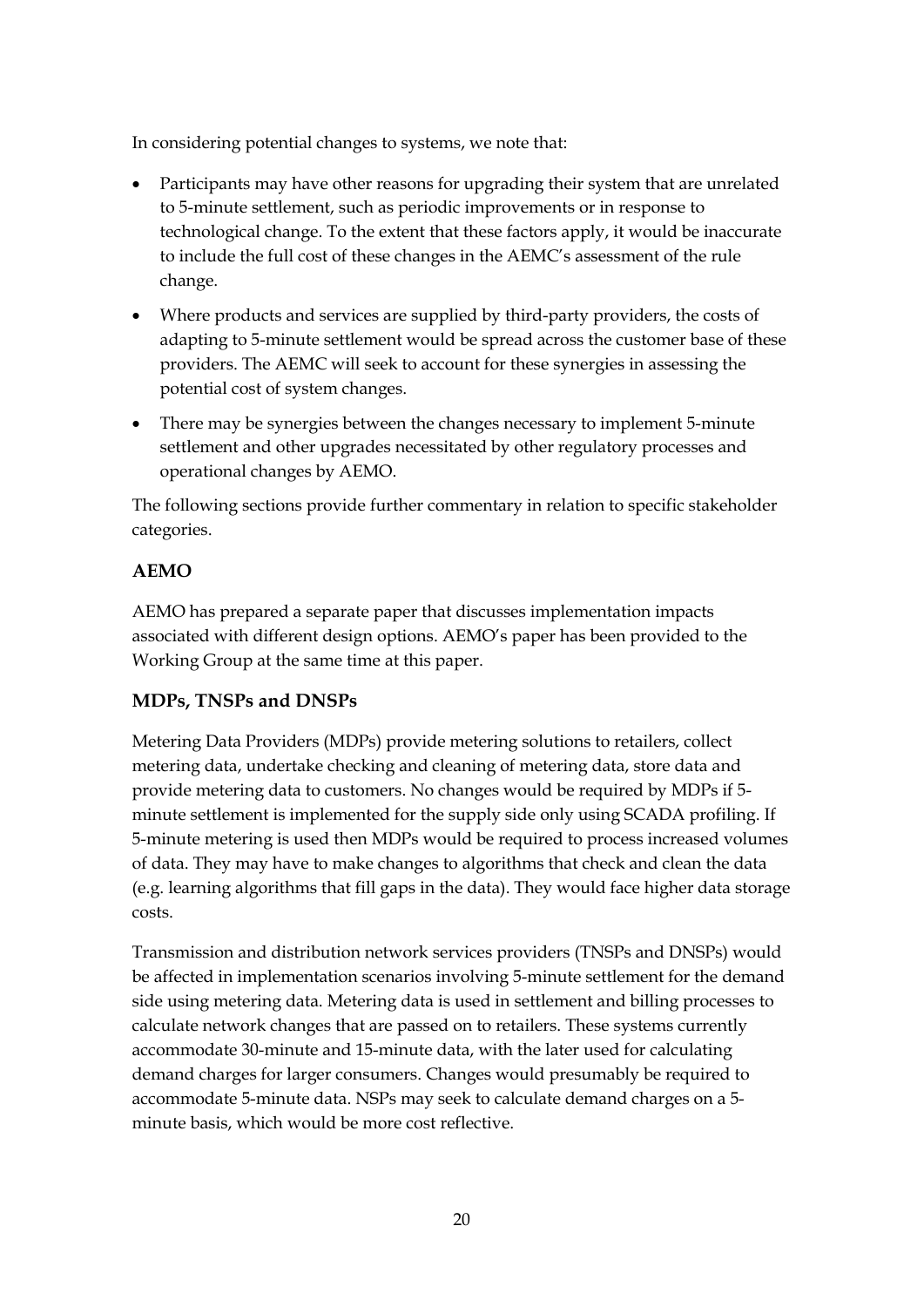The other way in which TNSPs and DNSPs could be affected is in relation to transmission connection point metering, which they own. 30-minute data from these locations is used to calculate the NSLP for the settlement of accumulation metered consumers. In scenarios involving compulsory 5-minute settlement for the demand side, it may be desirable to have a 5-minute NSLP (as discussed in section 3.2). If implemented with 5-minute data from the transmission connection points, then changes may be required to SCADA or metering at these locations.

### **Retailers and generators**

In submissions on the consultation paper, retailers and generators were of the view that system changes, particularly on the retail side, would be costly and extensive. We are thinking about these systems in terms of the following categories:

- settlement and billing;
- energy trading and risk management (ETRM); and
- other internal processes (e.g. modelling, forecasting, sales and marketing)

Settlement and billing systems may need to be adapted to accept more granular data from MDPs (though using the existing data file format). For example, changes may be required to accommodate customers that are supplied under spot price pass-through contracts, and to the processes that reconcile settlement information provided by AEMO.

ETRM packages are used by generators, retailers and traders when buying and selling energy in the physical and financial markets. They typically include features for bidding, forecasting, valuing and entering into contracts (i.e. deal capture) and analysing risk. ETRM software may need to be adapted under 5-minute settlement to accommodate 5-minute forecasting, contracts that settle on a 5-minute basis and changes to bidding (if there is a change to the bidding interval - see section 3.4).

We understand from our discussions with stakeholder that the factors contributing to the costs of system changes include:

- complexity due to legacy factors such as acquisitions and past or present government ownership;
- age of systems;
- level of outsourcing versus in-house solutions (and whether service providers are local or based offshore)
- whether systems are bespoke or "off the shelf"; and
- extent of system fragmentation.

Projects to change systems that are more complex, older and more fragmented are expected to involve higher levels of cost and risk. However, there may be other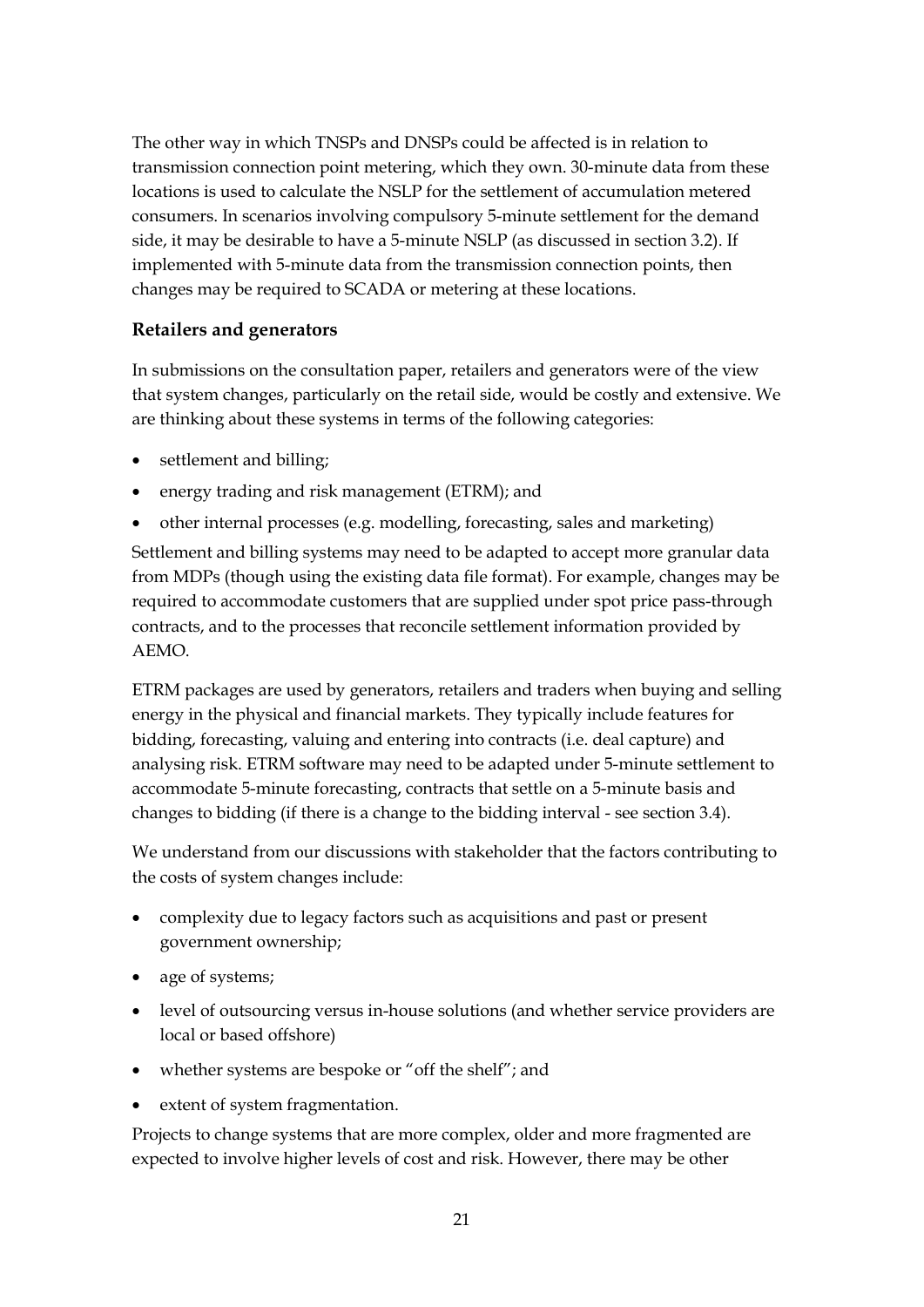benefits in upgrading these systems to accommodate 5-minute settlement, such as higher reliability, less errors, or a better user experience. Outsourced systems may prove cheaper to change if the same change applies across the market and the product is used by multiple participants. In the case of US-based systems providers, these packages may already cater for 5-minute settlement as some US electricity markets are already settled on a 5-minute basis.[28](#page-21-0)

### **Large energy users**

The potential impacts for large energy users depend on the key design choices around demand side optionality and whether SCADA or metering data is used for 5-minute settlement. If 5-minute settlement is optional, then only those that opt-in would be required to make changes. These changes may relate to metering and the systems that monitor the spot price. Changes to control systems may be considered for customers that engage in demand response if they desire a greater degree of sophistication and/or responsiveness.

If 5-minute settlement is compulsory at the Market Customer level, then Market Customers would be required to make changes to metering, spot price monitoring software and settlement systems. Large energy users on retail contracts could be unaffected from a systems perspective, though metering changes may be required so that 5-minute data can be used in settlement of the Market Customer that they have contracted with. Retailers may seek to meter customers on a 5-minute basis and offer spot pass-through arrangements that reference the 5-minute price.

## **3.4. Other potential changes**

In this section we comment on some other changes that have been suggested by stakeholders during this rule change project. These are potential changes to the bidding resolution and the application and cost recovery of FCAS charges. These items are still subject to an assessment of whether they relate to the issues raised in Sun Metals' rule change request and are within scope of a potential rule.

### **Bidding resolution**

The existing rules specify that scheduled generators must submit generation dispatch offers for each trading interval (i.e. each 30-minute period)[.29](#page-21-1) The price and dispatch levels that are offered are uniform within each trading interval. Generators can submit rebids up until the time of dispatch that vary the dispatch quantities in each price band

<span id="page-21-0"></span> <sup>28</sup> The Californian, New York and Southwest Power Pool markets dispatch and settlement their realtime markets on a 5-minute basis.

<span id="page-21-1"></span><sup>29</sup> NER, rules 3.8.2(a) and 3.8.6(a).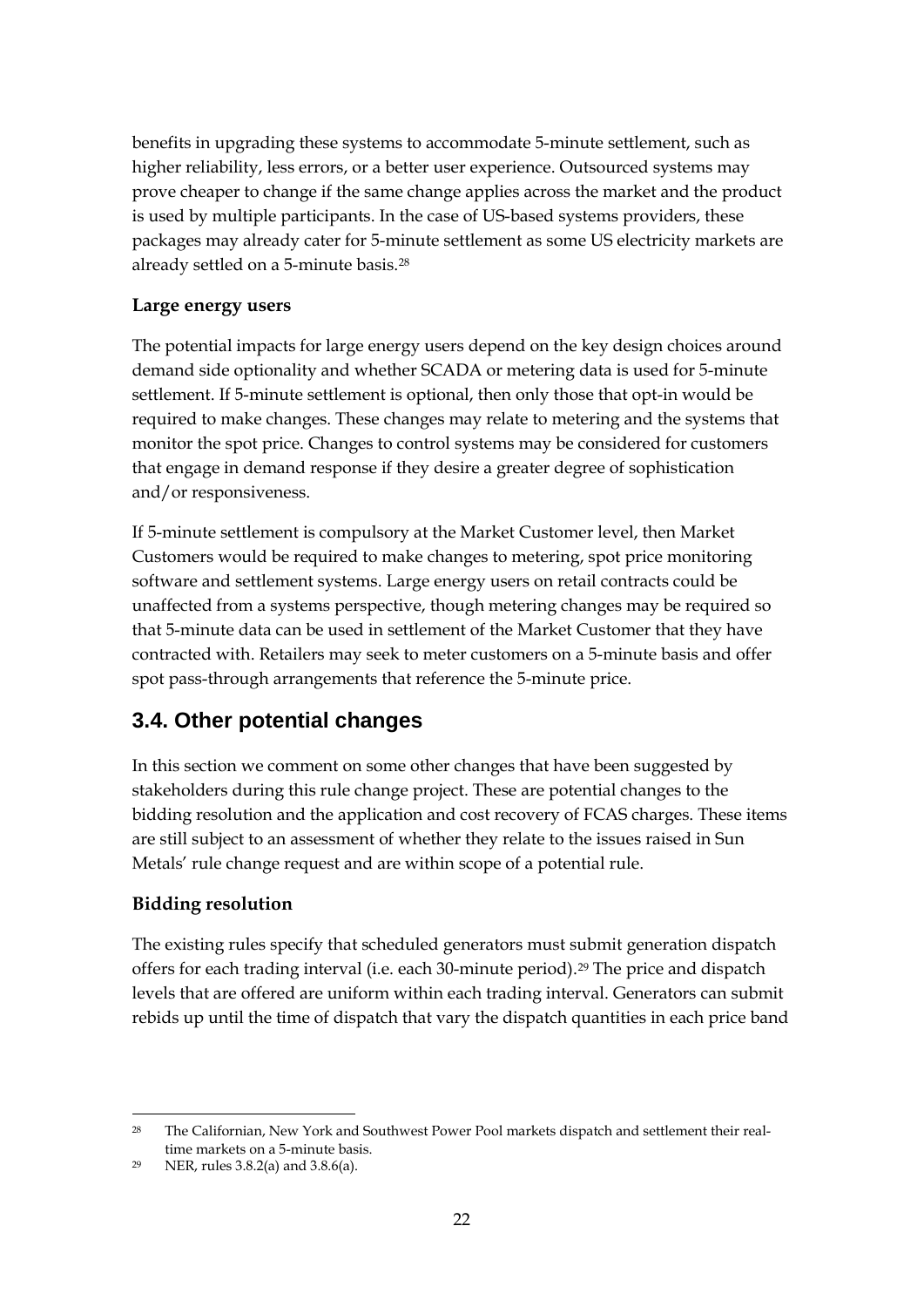of the bid.[30](#page-22-0) Since the rebid varies the original dispatch offer, it is not possible to rebid for an individual 5-minute period as the rebid applies for a whole trading interval. The exception to this is when a rebid is submitted for a trading interval that has already started. In this case, the rebid only affects the remaining dispatch intervals of that half hour. [31](#page-22-1)

Intuitively, there would be alignment between the intervals for bidding and dispatch as they are both operational processes. That this is currently not the case suggests that 5-minute settlement could be implemented without changing the bidding interval.

We are interested in stakeholder's views in whether 5-minute resolution offers (and rebids) would be a necessary, complementary change if 5-minute settlement is introduced. Participants could use the 5-minute resolution during their initial offers and during rebidding. Initial offers must be submitted before 12.30pm (i.e. between 15.5 and 39.5 hours before the trading interval to which the offer relates). Considering how far in advance initial offers are submitted, the 5-minute granularly may not be all that useful for initial offers. In rebidding, though, the 5-minute granularly would allow for a rebid to be targeted at a specific 5-minute period rather than applying for several 5-minute periods in a half hour.

In considering a potential change to the bidding interval, if judged to be within the scope of the rule change request, we would consider:

- whether 5-minute offers and rebids would be an improvement in comparison to a) the status quo, and b) in comparison to 5-minute settlement with 30-minute offers;
- the likely costs to participants and AEMO to provide and process more granular offers, (i.e. 288 price-volume combinations for a day, as opposed to 48 at present); and
- other changes to bidding that may be scheduled to occur.

On the first of these points, 5-minute bidding would better accommodate energylimited supply sources and generators with complex ramping characteristics. Peaking generators have historically been able to generate for more than half an hour, but may in some cases face challenges in expressing physical limits in 30-minute bids. In the future there may be more supply sources that will provide energy for less than 30 minutes at a time (e.g. batteries). This may present a compliance issue if energy-limited supply sources make 30-minute bids that they are physically incapable of honouring.

<span id="page-22-0"></span><sup>&</sup>lt;sup>30</sup> NER, rule 3.8.22. Among other things, generators can vary their available capacity. This is defined as: "in relation to a specific price band, the MW capacity within that price band available for dispatch (i.e. availability at each price band)".

<span id="page-22-1"></span><sup>&</sup>lt;sup>31</sup> Technically, the rebid changes the offer for the whole trading day, but settlement is based on the offer or rebid that was accepted by the dispatch engine.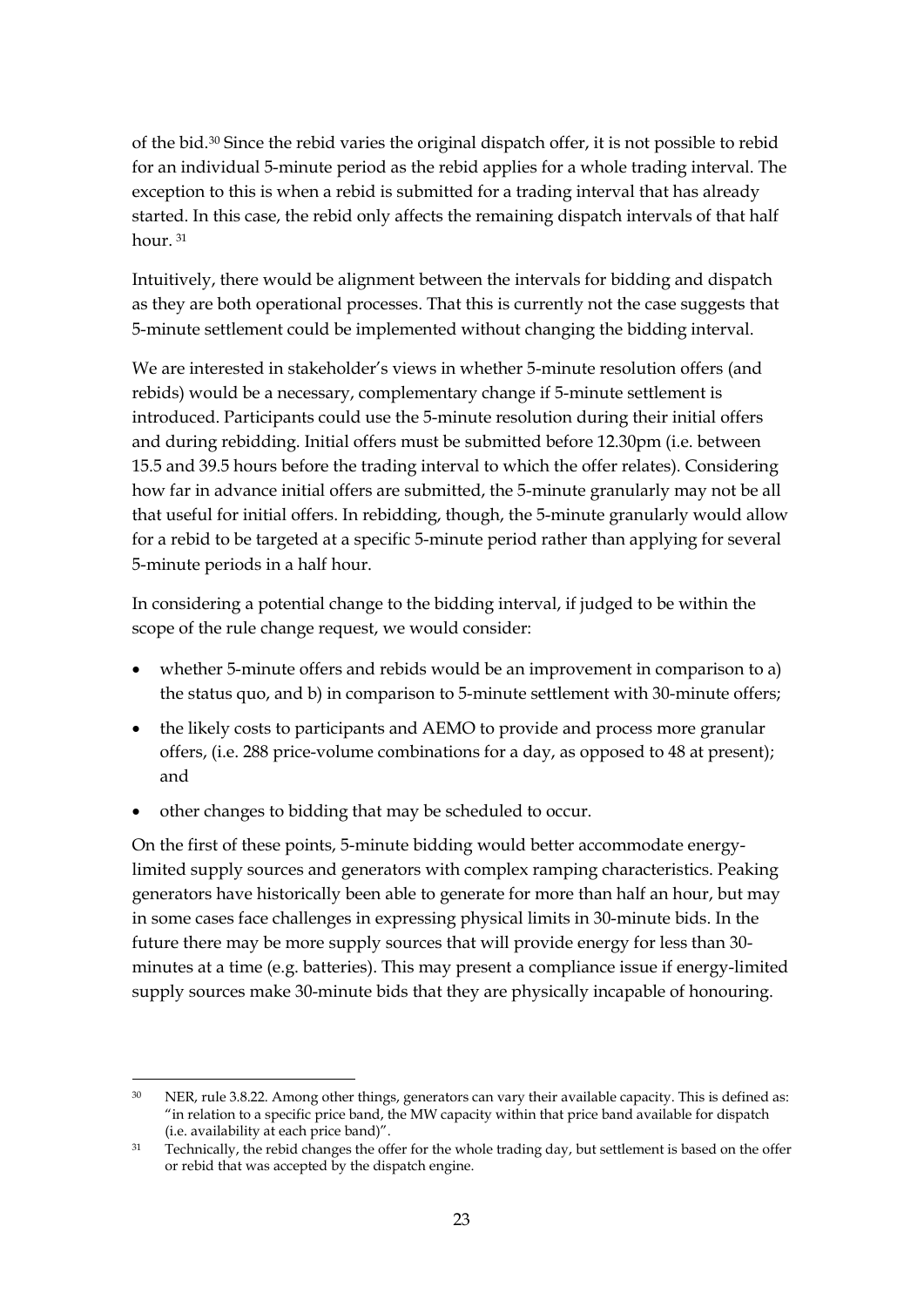There may be other ways of addressing this while maintaining 30-minute offers. For example, the daily energy limit field of offers could be repurposed to specify energy limits over a shorter period, or a new half hourly energy limit field could be introduced.

## **FCAS "causer pays" regime**

AEMO uses frequency control ancillary services (FCAS) to maintain the frequency of the power system. There are two categories of FCAS: regulating and contingency. Regulating FCAS is continually used to correct minor imbalances between supply and demand. Contingency FCAS is used to rebalance the system following a contingency event, such as the loss of a generating unit or major load.

The NEM dispatch assumes that loads and generating units ramp in a straight line from one 5-minute MW level to the next. Regulation FCAS is used to manage variations from the assumed, linear trajectories. The costs of providing regulation FCAS are recovered from the participants that are judged to have created the need for regulation FCAS by deviating from the linear trajectory.[32](#page-23-0) This arrangement is the socalled FCAS "causer pays" regime.

A nuance of the causer pays methodology is that costs are not allocated based on deviations in each 4-second or 5-minute period. Rather, causer pays is based on "contribution factors" calculated over the preceding 28-day period. Deviations are calculated on a 4-second basis and then averaged over each 5-minute period to generate 5-minute "performance factors". These are summed over a 28-day period to calculate the contribution factor to be applied to allocate regulation FCAS costs in the upcoming 28-day period.[33](#page-23-1)

In submissions on the consultation paper, stakeholders raised concerns that 5-minute settlement would provide a greater incentive to deviate from dispatch targets and from the linear ramp. For example, in periods of high prices, generators that can ramp quicker than the assumed linear ramp may choose to do so to maximise their output during that 5-minute period. It has been suggested that there could be "piling in" within a 5-minute period, driving up regulation FCAS costs and destabilising the system.

As FCAS payments are calculated using the ex post contribution factor, there is no direct link between a participant's decision to deviate from a dispatch target or the linear ramp assumption, and cost allocation under "causer pays" for the corresponding

<span id="page-23-0"></span> <sup>32</sup> All market generating units, loads and small generating units can be included, subject to their being appropriate metering. In practice, this means that non-scheduled generators and non-scheduled loads are generally not included in the process. However, if 5-minute settlement is introduced, nonscheduled generators would be required to provide 5-minute data, which could be used to calculate FCAS causer pays contribution factors.

<span id="page-23-1"></span><sup>33</sup> AEMO, *Causer Pays Procedure*, 15 December 2013.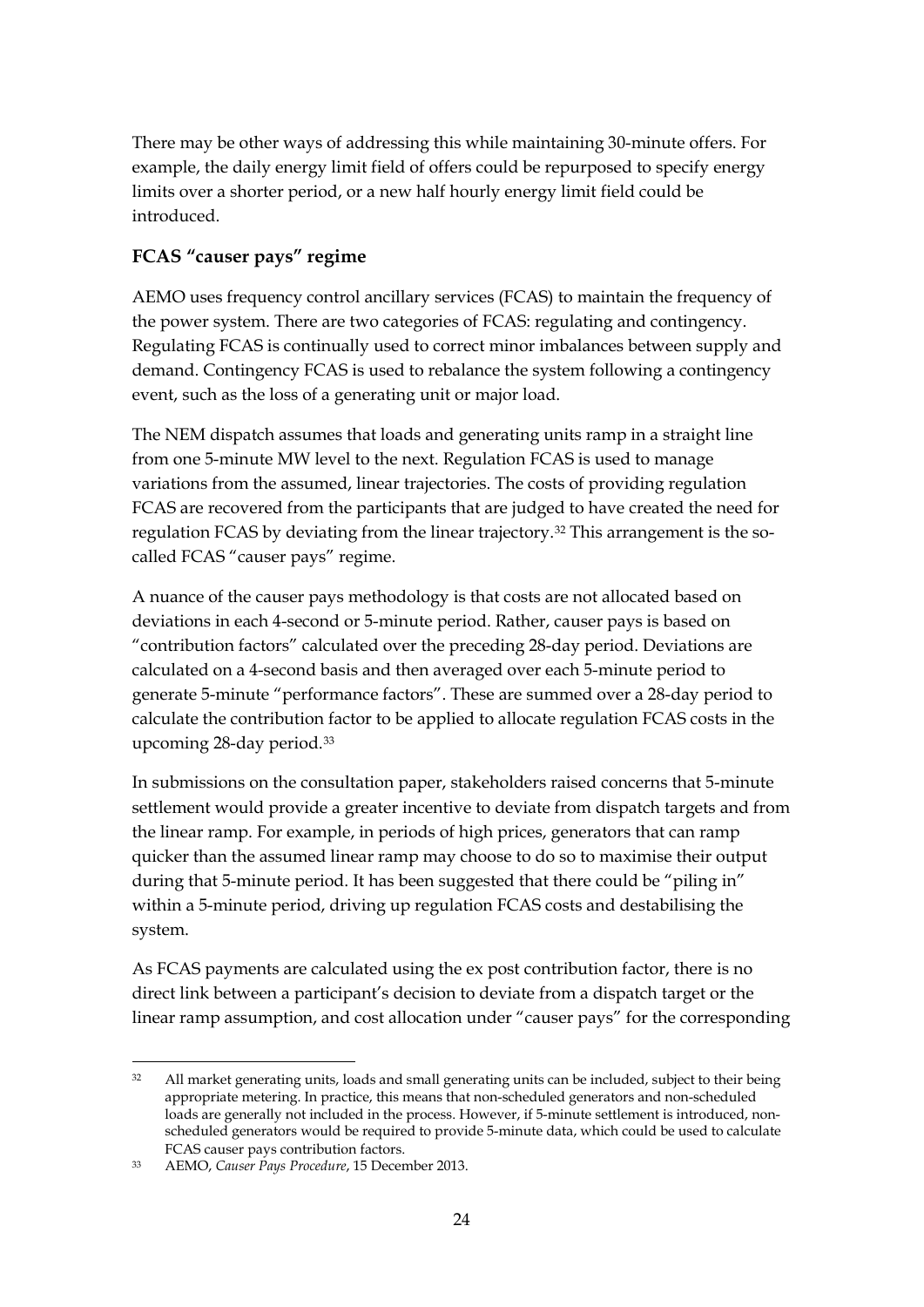period. This suggests that the "causer pays" methodology needs to be more specific than the existing contribution factors so that participants can decide whether it is worth deviating from linear ramp assumption. Deviating from dispatch targets (as opposed to the assumed linear ramp) is a compliance issue that is dealt with by the AER.

We consider this issue worth investigating, however it would need to be dealt with via a separate rule change.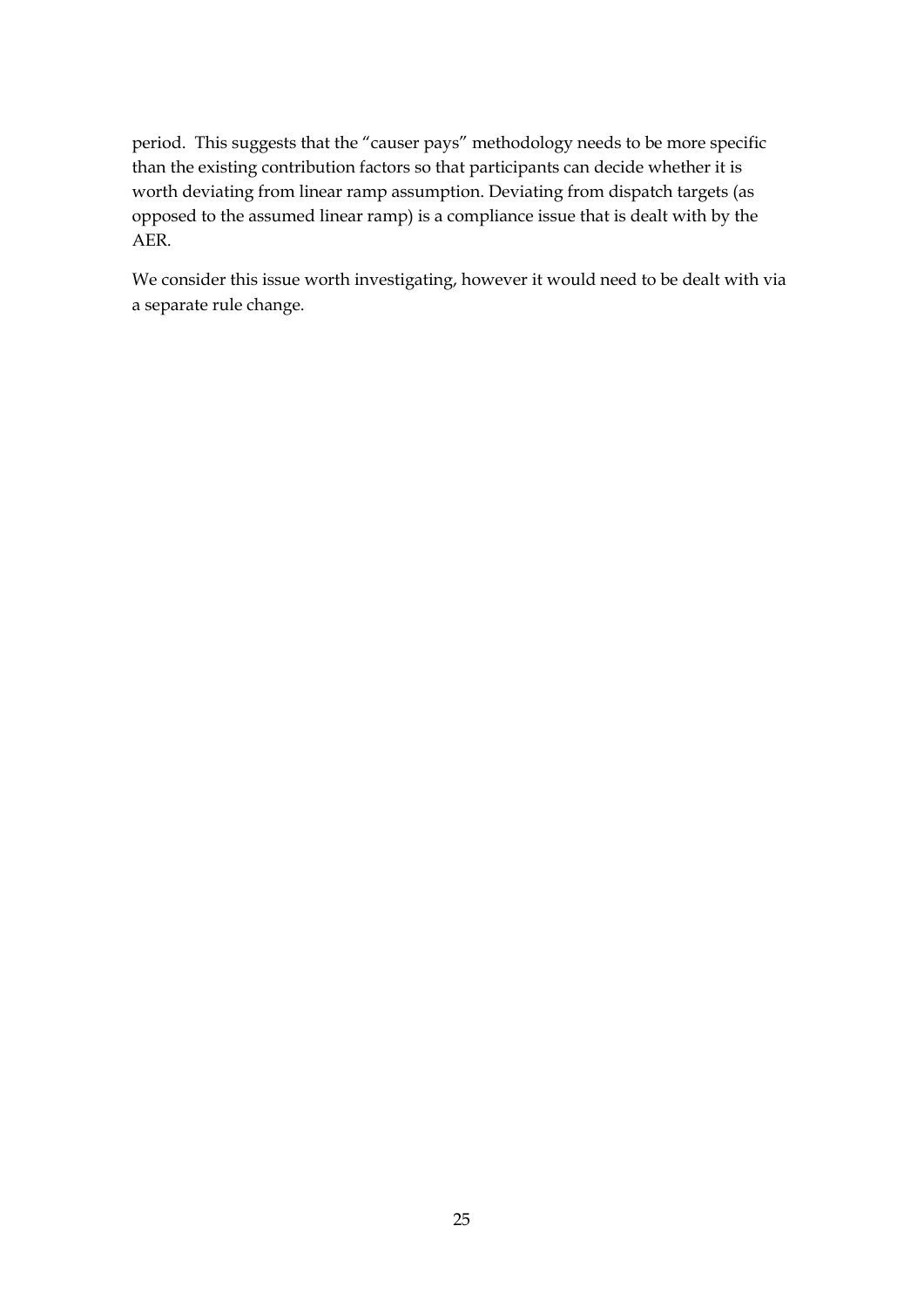# **4. Transition process**

Given the changes that would need to occur if the Commission makes a rule to implement 5-minute settlement, an appropriate transition path would be required. The process may be more manageable, and the transition costs for market participants lower, if there was a transition period between the AEMC's final decision and the rule coming into effect. The length of this period would depend on the time required to make changes to systems and process, and to transition contractual arrangements. In this section, we first discuss contract market impacts and then the potential length of a transition period.

## **4.1. Contract market**

External to the NEM, market participants and intermediaries enter into contractual arrangements to manage the risks associated with volatile wholesale prices. The main markets for this trading are the exchanged-traded market (operated by the Australian Stock Exchange (ASX)) and the over-the-counter (OTC) derivatives market. Trading also takes place via Power Purchase Agreements (PPAs) and the Settlement Residue Auction (SRA) operated by AEMO.

We are interested in understanding the impact that the rule change would have on the financial markets because:

- physical market changes resulting from the rule change will manifest as changes in the financial markets (which is to say: efficiency gains in the physical market will be allocated between participants *via* the financial markets);
- changes in the financial markets will impact on end users via retail contracts; and
- the Commission's decisions must have regard to the long term interests of consumers of electricity.

In this section we discuss how different types of contracts might be affected by a move to 5-minute settlement, and how open positions could be transitioned. With the exception of ASX trades, the financial markets are generally opaque to nonparticipants. As such, we welcome information from stakeholders to improve our understanding of the potential impacts in this area.

### **Impact on different types of contracts**

The most common types of electricity derivatives are "swaps" (referred to as "futures" in ASX trades) and "caps". In 2014/15, swaps accounted for 79% of trading in electricity derivatives while caps account for 16% of the volume.<sup>[34](#page-25-0)</sup> The remaining trading volume consists of different types of derivatives, such as "swaptions", "floors", "collars", and Asian options.

<u>.</u>

<span id="page-25-0"></span><sup>34</sup> AFMA, *2015 Australia Financial Markets Report*, p48.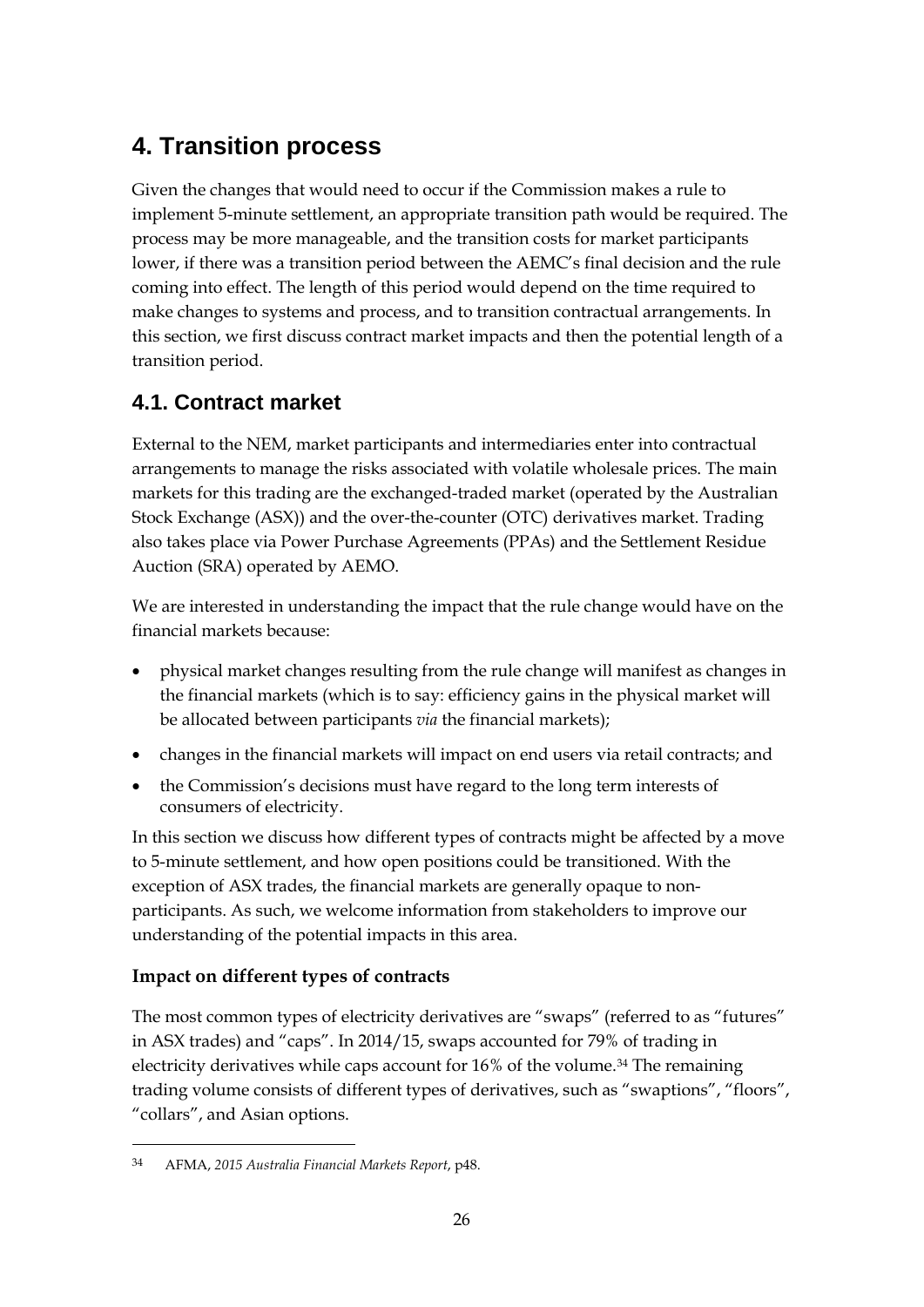These contracts operate as follows:

- Swap: two parties swap a fixed set of cash flows (i.e. a "strike price") for a floating set of cash flows (i.e. the spot price). In doing so, both parties remove their spot price exposure for the period and MW quantity of the contract. Swaps can be tailored to only apply in specific circumstances (e.g. an option on a swap, or swaption), follow a specified load shape, and have varying levels of firmness. [Figure 3\(](#page-26-0)a) below provides an illustrative example.
- Cap: for a defined quantity, one party pays a fixed premium in return for receiving the difference between the spot price and a strike price (usually \$300/MWh). The transaction only applies if the spot price is greater than the strike price. For the volume of the contract, the buyer's price exposure is capped at the strike price. [Figure 3\(](#page-26-0)b) provides an example.
- Floor: opposite of a cap (i.e. the transaction applies if the spot price is *less* than the strike price.
- Collar: a cap and floor transacted at the same time. One party buys the cap (and sells the floor), and the other party buys the floor (and sells the cap). The strike prices of the cap and the floor and be chosen so that there is no need for a premium.
- Asian options: caps or floors where the payoff is based the average spot price over the period of the contract (such as a quarter), rather than half hourly spot prices.

<span id="page-26-0"></span>

#### **Figure 2: Illustrative example of swap and cap contracts**

The following discussion focuses on swaps and half hourly caps as they represent the bulk of traded energy. [Figure 4](#page-27-0) below is an illustrative example of managing a variable load profile with swaps and caps. Peak swaps and caps are contracts that are only active during a defined peak period (such as 7am to 10pm weekdays). The relatively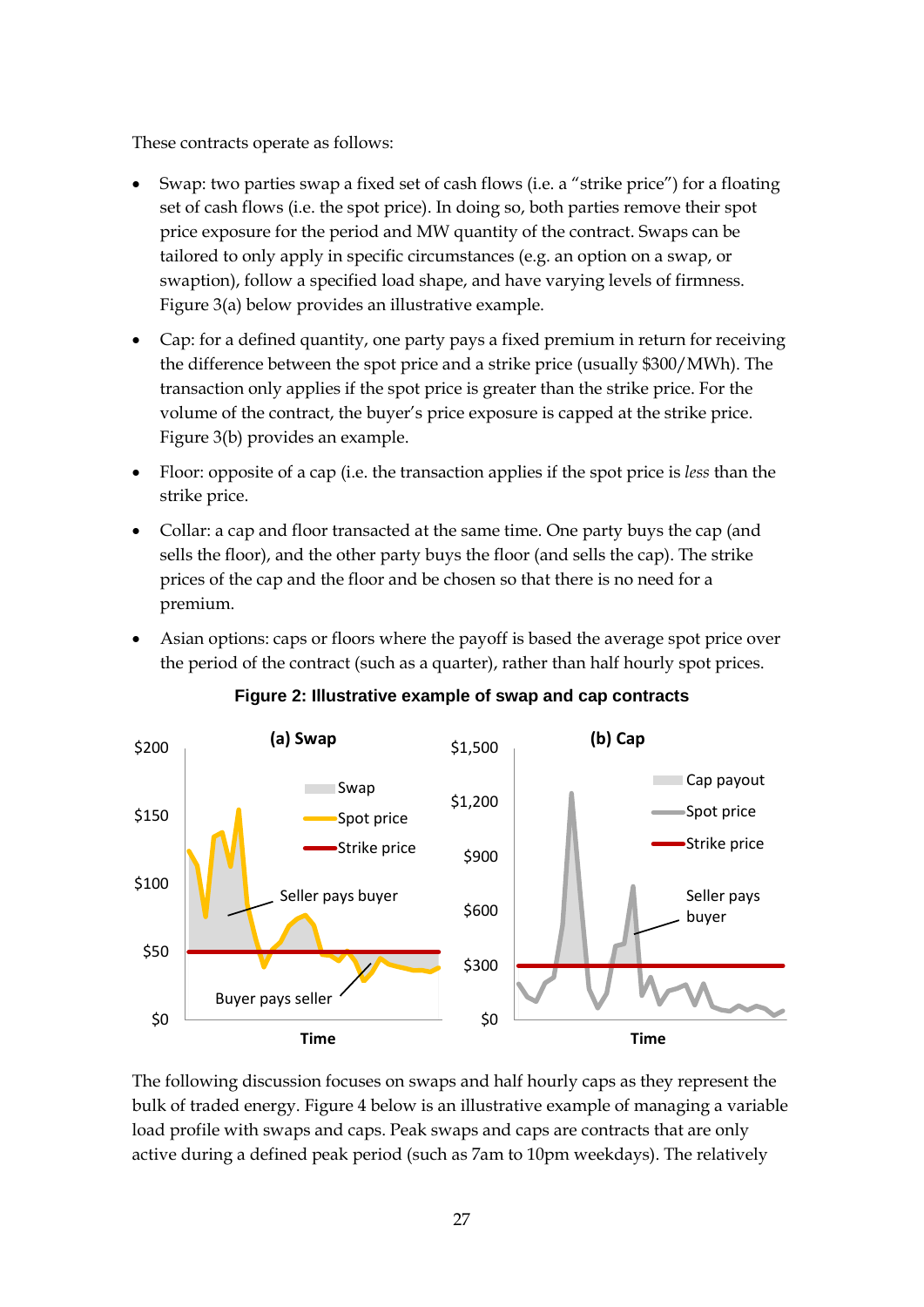flat minimum and average loads are hedged with swaps. Caps are used to hedge the maximum load scenario as this level of contract cover is not required on a regular basis.

<span id="page-27-0"></span>

**Figure 3: Managing a variable load with swaps and caps**

A key point of difference between swaps and caps is how they are priced. The forward curve for swaps reflects the market's expectation of the average spot price over the period of the product. Moving to 5-minute settlement is expected to have a limited impact on swaps as it is unlikely to materially change average spot prices in the short term. The ability to enter into basic swaps should also be unaffected by 5-minute settlement that is optional for the demand side, since these contracts are for a fixed volumes of energy (and discrepancies between 30-minute and 5-minute settlement only occur when generation or consumption varies *within* a half hour).

Caps involve the payment of a premium by the buyer that is based on the expected payout from half hours above the spike price during the contract period. The premium can be thought of as a capacity payment: the seller is compensated irrespective of whether it is required to pay out on the contract. However, in pricing the contract the seller will estimate how much it will likely be required to pay out. A key input to determine the premium is therefore the expected spot price volatility exceeding the strike price. Moving to 5-minute settlement is likely to change spot price volatility and therefore impact on trading in caps and strategies that involve cap contracts.

The price and availability of caps are a function of:

• expectations of price volatility exceeding the spike price (i.e. \$300/MWh); and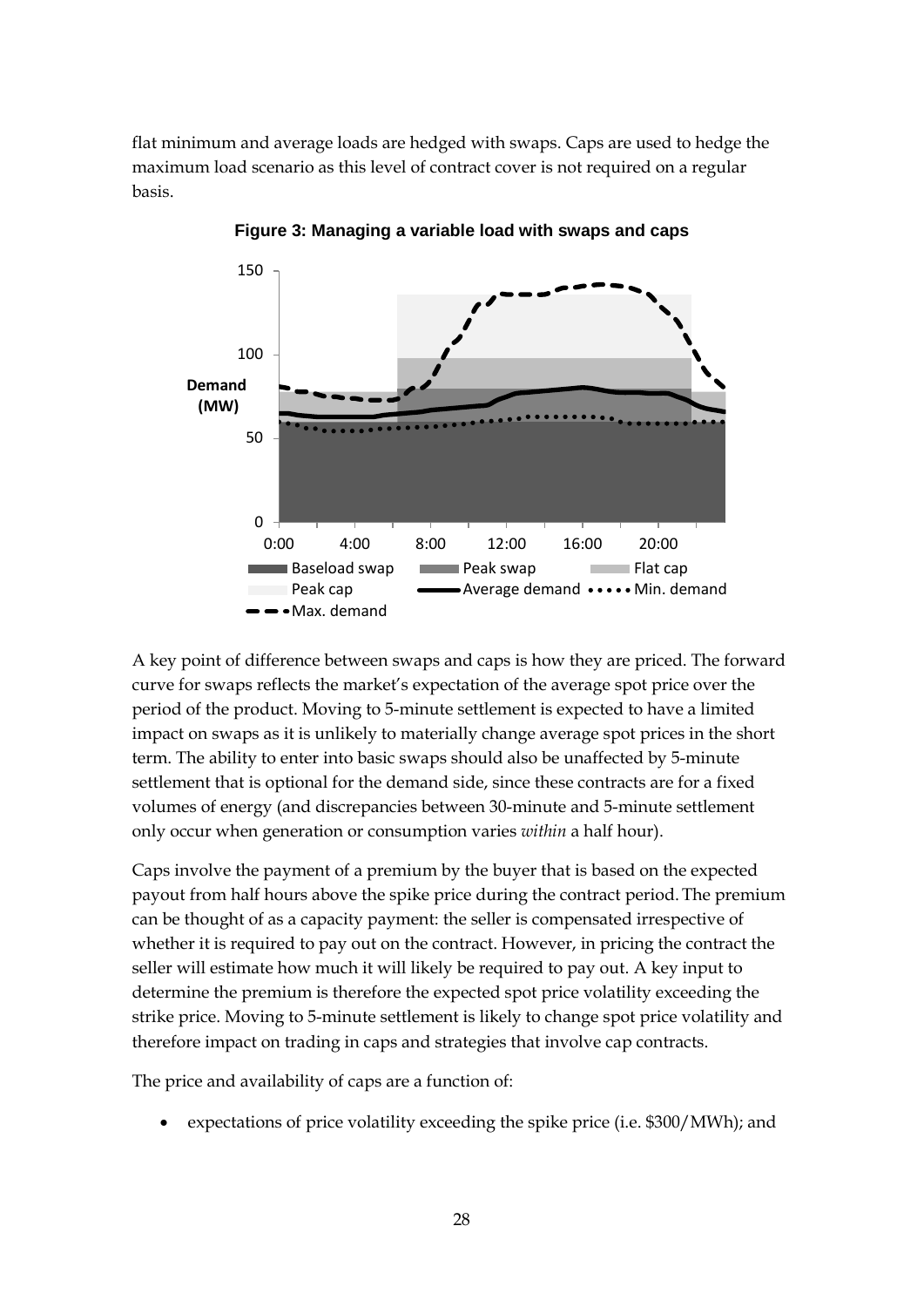• the ability of cap sellers to manage risk (i.e. by recovering the money payable under the contract in the spot money).

At the first Working Group meeting, there were differing views on the impact of 5 minute settlement would have on spot price volatility. Some stakeholders are of the view that volatility would increase because the current 30-minute averaging smooths out the 5-minute price. This is to say that the 5-minute volatility currently observed would be transferred through to 5-minute settlement. There could also be additional volatility due to generator ramp rate and other physical constraints affecting the ability of some generators to respond to 5-minute prices.

A contrasting view is that the existing volatility *within* the half hour is largely a function of the 30-minute averaging. For example, under 5-minute settlement there would no longer be situations of a \$14,000/MWh price spike followed by zero or negative prices as generators ramp up to maximise their energy over the half hour (i.e. "piling in"). In the absence of this behaviour, there should be less volatility in 5-minute settlement.

On balance, there may be less artificial volatility due to scenarios like the one described above, but also new volatility reflecting physical constraints (e.g. ramp rates). In a comparison between 30-minute volatility under 30-minute settlement and 5-minute volatility under 5-minute settlement, it is unclear whether volatility would be greater. Regardless, the new volatility should be a better reflection of supply and demand fundamentals, and therefore a better basis for participants' operational and investment decisions. Over time, the adaptation of existing assets and entry of faster response technologies may result in less volatility and flatter spot market prices.

The ability of cap sellers to manage risk depends on their ability to be generating during high price periods. Existing strategies often involve committing units when a 5 minute price spikes occurs, but due to the time to synchronise, energy is not provided to the market until 5 to 15-minutes after the end of the 5-minute price spike. Unless a price spike is sustained for multiple 5-minute periods, the ability of existing peaking generators to sell caps would be diminished if they continue to operate in this manner.

In the first Working Paper we discussed different ways in which generators might be able to respond faster and thereby increase their ability "capture" high spot prices. One option is being more responsive to price forecasts and ramping up in anticipation of high prices. Units could be run more often between short run marginal cost (~\$150/MWh for an OCGT) and \$300/MWh in anticipation of high prices. Changed operation could be complemented by investments in faster demand response or storage technologies.

A further consideration is whether 5-minute settlement is optional for the demand side. As mentioned in section 2, if demand side participants continue to be settled on a 30-minute basis, there could be situations of a 30-minute settled load seeking to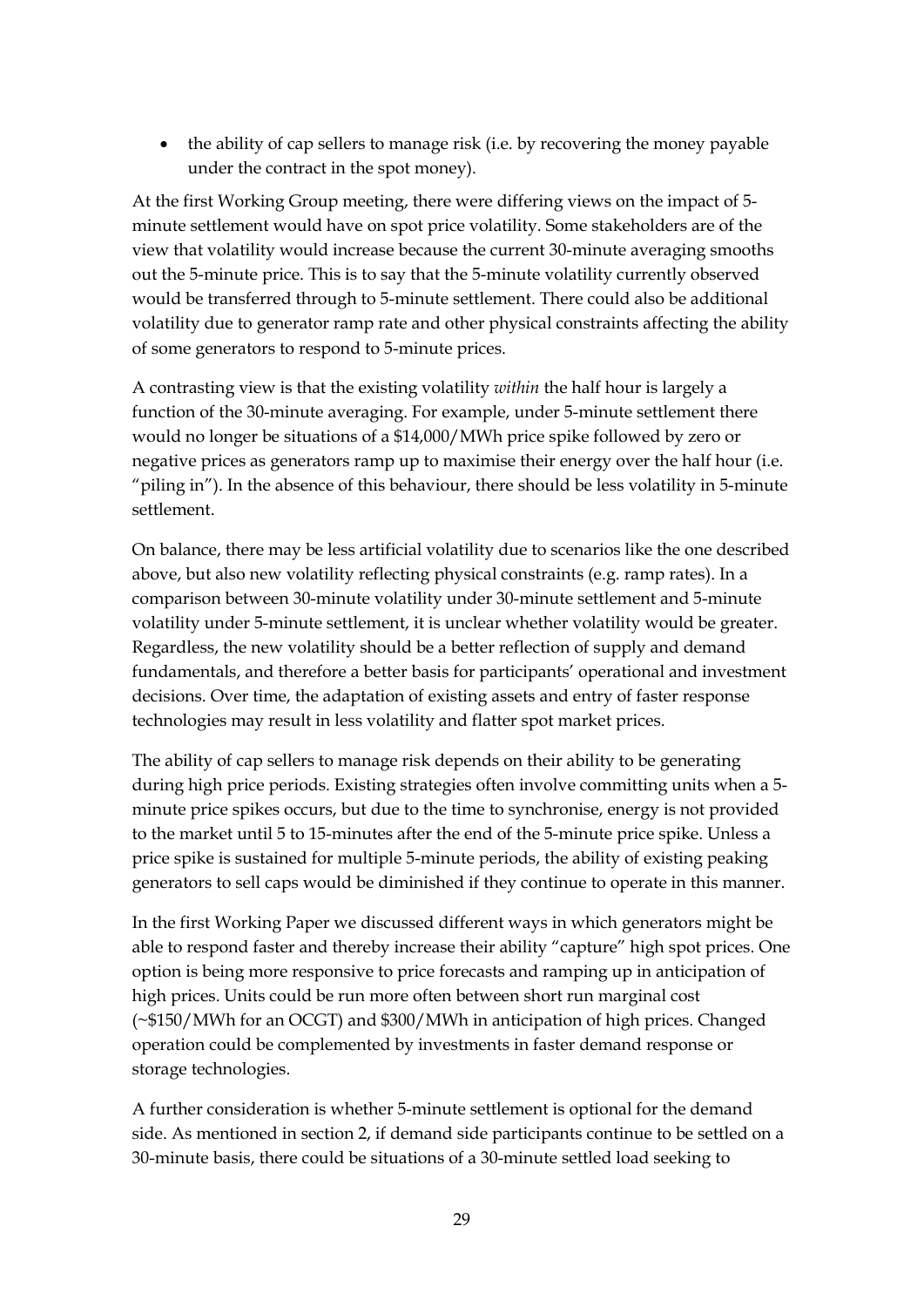contract with a 5-minute settled generator. One party would be exposed to "basis risk" from being settled by the market on a different basis to the reference price of the contract. This may serve as a disincentive for entering into cap contracts.

We are interested in stakeholders' views on whether we have correctly identified the impacts for different types of contracts. We welcome suggestions of further analysis that we should consider in this area.

### **Potential transition process**

If the transition period is sufficiently long, then the bulk of open contracts will be able to run their course. For those that endure beyond the transition period, it may be desirable for counterparties to:

- change provisions relating to the reference price;
- change the strike price to reflect a changed risk profile; or
- terminate the contract without penalty if one or both parties are no longer able to cost-effectively manage their obligations under the contract.

The process for doing this would vary depending on whether contracts are exchangetraded via the ASX, OTC trades, PPAs or SRA positions. Some relevant features of these trading arrangements are summarised in the following table.

| <b>Market</b> | <b>Legal framework</b>       | Length of forward<br>trading | Ability to renegotiate open<br>position?     |
|---------------|------------------------------|------------------------------|----------------------------------------------|
| <b>ASX</b>    | ASX rules and policies       | Up to 4 years ahead          | <b>No</b>                                    |
| <b>OTC</b>    | <b>ISDA</b>                  | Unlimited                    | Possible, if standard<br>conventions adopted |
| <b>PPAs</b>   | Contract law                 | Unlimited                    | Possible, if included in<br>contract         |
| <b>SRAs</b>   | NEL, NER, AEMO<br>Procedures | Up to 3 years ahead          | No, but can be terminated                    |

**Table 5: Comparison of different trading arrangements**

ASX products can be traded up to 4 years ahead, though our analysis has found that most trading occurs with one year of the delivery period (see section 4.2). A defining feature of ASX trading is that there are no change of law or regulatory change provisions associated with the trades. There are, however, actions that the market operator could take to transition contracts. For example, the market operator could create 5-minute derivatives so that participants could sell out of their existing 30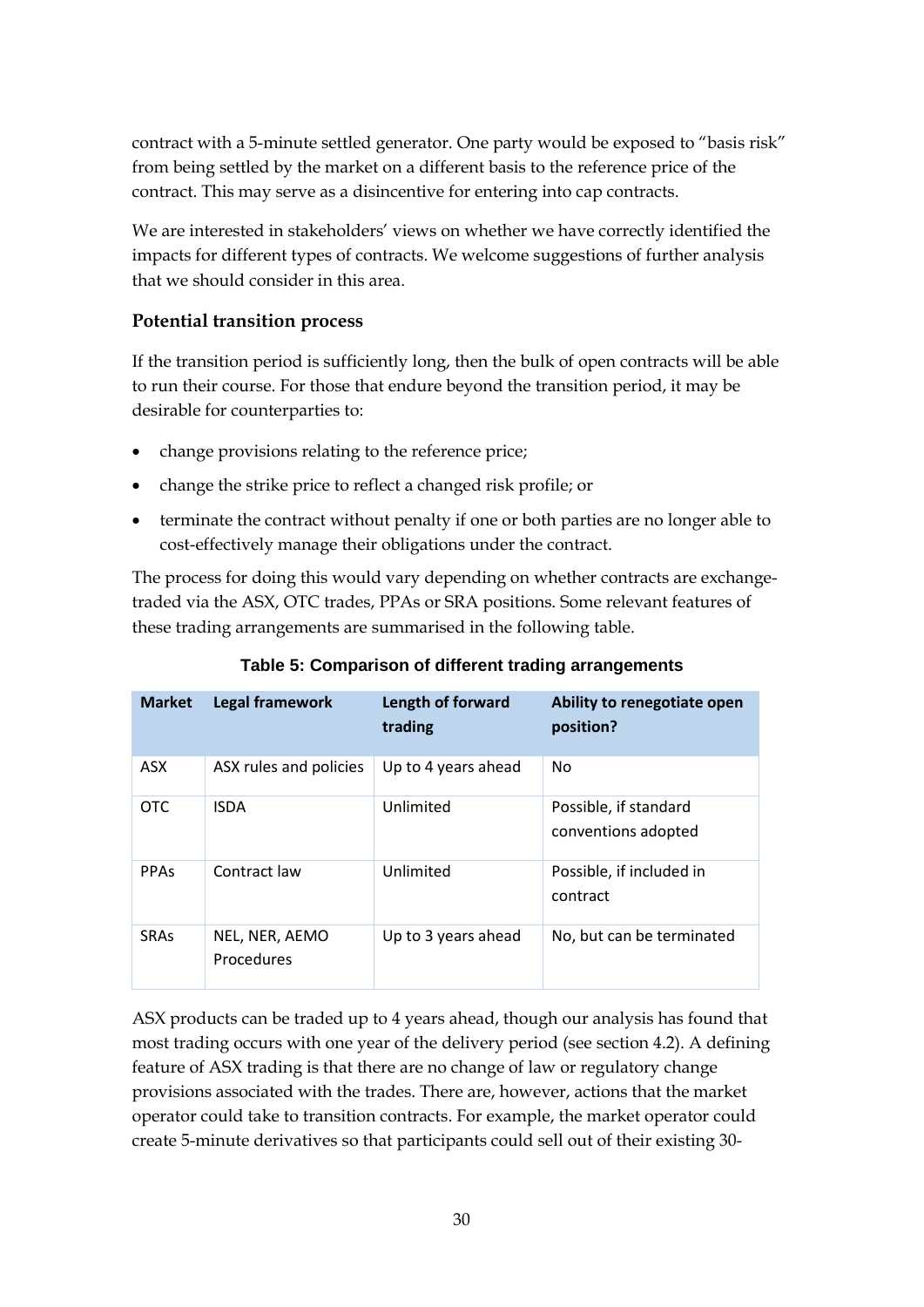minute-based contracts and buy the corresponding 5-minute product. Of course, the need to trade out of 30-minute positions would be avoided by having a transition period that is more than 4 years.

OTC trades are for the most part opaque to non-parties, however some observations can be made using the standard conventions used by trading counter-parties. They are specified by the International Swaps and Derivatives Association (ISDA) framework.[35](#page-30-0)

The ISDA conventions specify a "Commodity Reference Price" for a trade, such as the half hourly NEM spot price. Trades can include provisions for "Market Disruption Events", such as "Material Change in Formula". If participants have used the common definitions, it appears that this type of disruption event would apply if the NEM physical market moved to 5-minutes settlement. If a disruption event is established then "Disruption Fallbacks" can be specified, such as a "Fallback Reference Price", a "Negotiated Fallback", or "No Fault Termination". The "Negotiated Fallback" specifies that counter parties will negotiate in good faith on the Relevant Price.

We would like to know from stakeholders how common it is for these provisions for "Market Disruption Events" and "Disruption Fallbacks" to be included in OTC trades. Under the full, standard ISDA conventions, it appears that there is a robust framework to deal with a changed reference price. Where these conventions are not followed, parties appear to have made an active decision about how the arrangement will be affected by disruptions.

PPAs are a contract whereby a party agrees to buy a generator's output at the strike price. Historically, PPA contracts have been bespoke, though they are now widely used in wind and solar applications and may have become more standardised. While PPAs can be set up to have the same financial outcome as a swap, they are legally quite different to OTC trades and don't follow the ISDA conventions. We understand that PPA contracts usually have change of law or regulatory change provisions. <sup>[36](#page-30-1)</sup> However, as each contract can potentially be different it is unknown if this is always the case. To the extent that these contracts operate like a swap, it may not be necessary to make changes to these contracts, other than to the provisions relating to the reference price.

In terms of SRAs, AEMO operates four auctions each year via which SRA units are sold for each of the twelve quarters covering the upcoming 3 year period. The units are a part entitlement to the *inter-*regional settlement residues that arise due to price separation between NEM regions. Each SRA auction involves one-twelfth of the units for each quarter, e.g. on 15 December 2016 it will be possible to bid on units from the twelfth tranche of units for Q1 2017 through to the first tranche for Q4 2019. What this

<span id="page-30-0"></span> <sup>35</sup> [https://www.db.com/company/en/media/Supplement-to-Sub-Annex-A-to-the-2005-ISDA-](https://www.db.com/company/en/media/Supplement-to-Sub-Annex-A-to-the-2005-ISDA-Commodity-Definitions.pdf)[Commodity-Definitions.pdf](https://www.db.com/company/en/media/Supplement-to-Sub-Annex-A-to-the-2005-ISDA-Commodity-Definitions.pdf)

<span id="page-30-1"></span><sup>36</sup> For example, the draft Deed of Entitlement between the ACT Government and successful participants in its renewable energy reverse auctions includes in its definition of a "change of law": *"a change to the National Electricity Law or the National Electricity Rules".*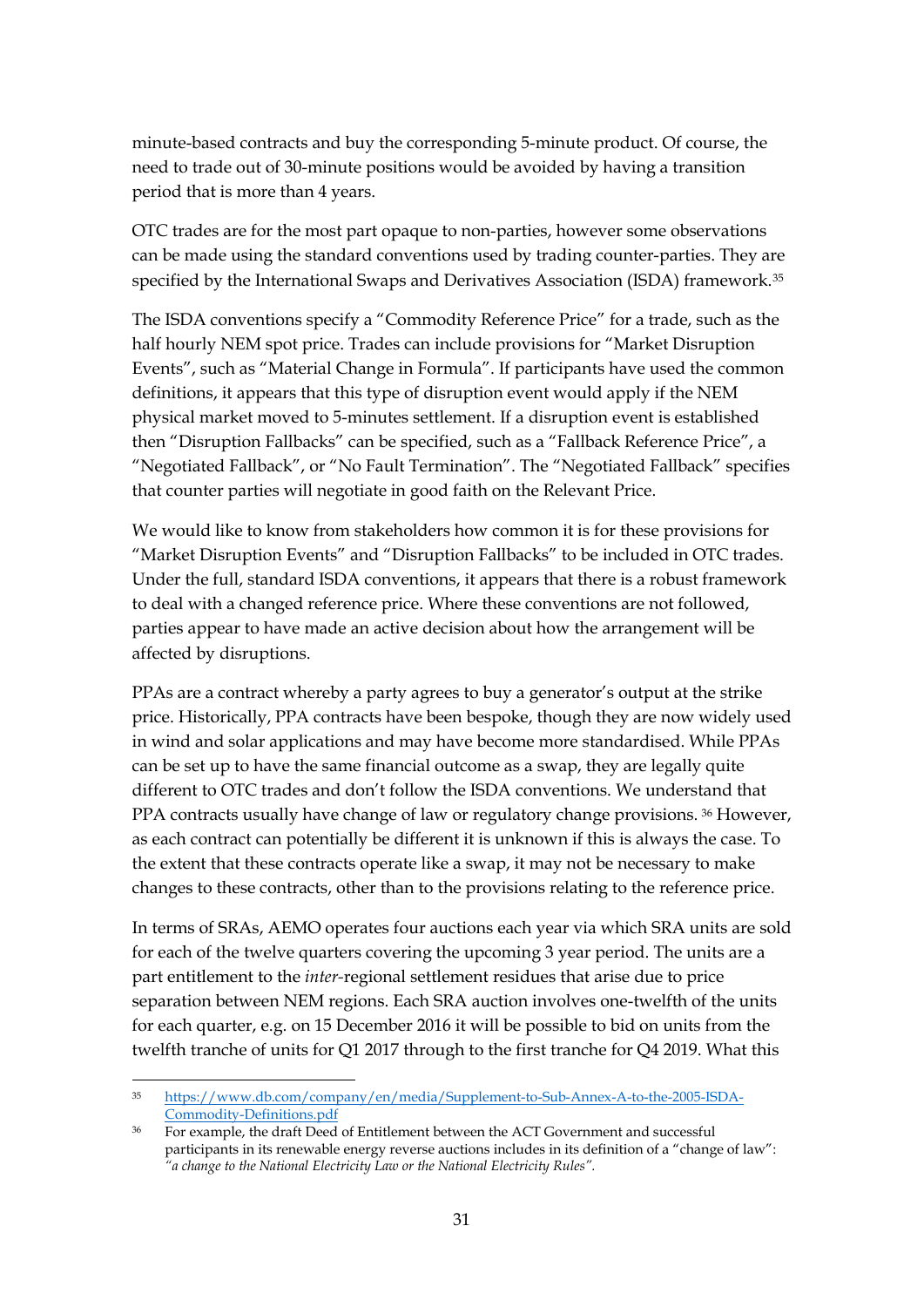means is that the volume of purchased SRA units diminishes over the forward trading period, in a similar but potentially more structured way to trading in ASX energy products.

Under the SRA Auction Participation Agreement, a participant can terminate the agreement if there is a change in the way in which the settlement residue is calculated. The participant would also be eligible for a refund on the purchase price.<sup>[37](#page-31-0)</sup> However, moving to 5-minute settlement may increase the value of SRA units that have already been purchased by causing larger *inter-*regional residues.[38](#page-31-1) This would provide a disincentive to terminate an existing SRA agreement.

This consideration of the different trading arrangements shows that there are avenues potentially available to parties to vary those contracts that endure beyond a transition period. Our preliminary view is that transitioning to 5-minute settlement, from a contract market perspective, would be a large, but not insurmountable, undertaking for NEM and financial market stakeholders. A key consideration is whether the change would result in undesirable contracting outcomes if 5-minute settlement is optional for demand side participants.

## **4.2. Length of transition period**

Under the NEL, the AEMC can make a rule that doesn't come into effect straight away. Using this discretion, a transition period of some years could be provided if the Commission makes a rule to implement 5-minute settlement. The length of a transition period would be a function of:

- time for industry to update systems and processes;
- time to transition contractual arrangements; and
- any net benefit that may be achieved by having 5-minute settlement sooner.

The time required to update systems and processes would depend on the way in which 5-minute settlement is implemented. This will be clearer once the most feasible design and implementation options have been identified. We expect this to happen after the second Working Group meeting and further discussions with stakeholders.

In the previous section, we noted that there are limits on the length of forward trading of ASX products and SRA units. As it happens, there is also a greater level of transparency around these trades than for OTC and PPA trades. We have analysed ASX data to observe the distribution of historical traded volumes. For delivery periods in the past 5 years, the volume of baseload quarterly swaps traded within one year of, or during, the delivery period has been between 60% and 85% of the total volume traded for each product. The result is similar across all four traded regions.

<span id="page-31-0"></span> <sup>37</sup> AEMO, *Auction Participation Agreement*, clauses 13.5 and 13.6.

<span id="page-31-1"></span><sup>38</sup> Liquid Capital, consultation paper submission; and AEMO consultation paper submission.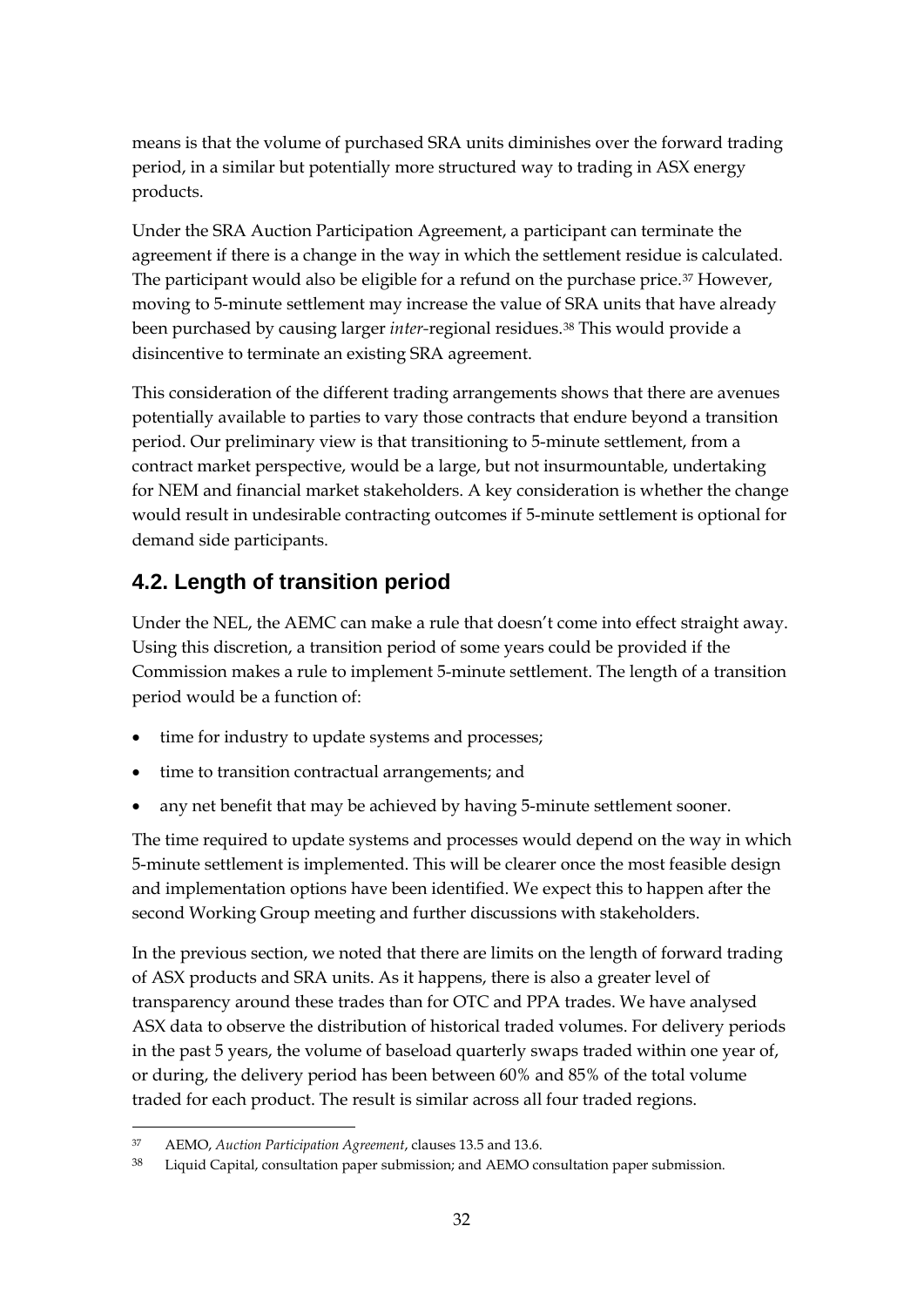The following table shows a snapshot of the data for the past two years.

| <b>Region</b> | <b>Product</b> | $4-3$ yrs | $3-2$ yrs | $2-1$ yrs | $<$ 1 yr |
|---------------|----------------|-----------|-----------|-----------|----------|
| <b>NSW</b>    | Q4 2014        | 0%        | 0%        | 20%       | 80%      |
| <b>NSW</b>    | Q1 2015        | 0%        | 1%        | 16%       | 82%      |
| <b>NSW</b>    | Q2 2015        | 0%        | 4%        | 20%       | 76%      |
| <b>NSW</b>    | Q3 2015        | 0%        | 0%        | 13%       | 86%      |
| <b>NSW</b>    | Q4 2015        | 0%        | 0%        | 22%       | 78%      |
| <b>NSW</b>    | Q1 2016        | 0%        | 0%        | 20%       | 80%      |
| <b>NSW</b>    | Q2 2016        | 0%        | 1%        | 25%       | 75%      |
| <b>NSW</b>    | Q3 2016        | 0%        | 0%        | 23%       | 77%      |
| Vic           | Q4 2014        | 0%        | 3%        | 12%       | 84%      |
| Vic           | Q1 2015        | 0%        | 0%        | 12%       | 88%      |
| Vic           | Q2 2015        | 0%        | 0%        | 20%       | 80%      |
| Vic           | Q3 2015        | 0%        | 1%        | 16%       | 83%      |
| Vic           | Q4 2015        | 0%        | 1%        | 23%       | 75%      |
| Vic           | Q1 2016        | 0%        | 0%        | 20%       | 80%      |
| Vic           | Q2 2016        | 0%        | 1%        | 24%       | 75%      |
| Vic           | Q3 2016        | 0%        | 0%        | 16%       | 84%      |
| Qld           | Q4 2014        | 0%        | 1%        | 23%       | 72%      |
| Qld           | Q1 2015        | 0%        | 1%        | 21%       | 79%      |
| Qld           | Q2 2015        | 0%        | 4%        | 16%       | 81%      |
| Qld           | Q3 2015        | 0%        | 0%        | 8%        | 92%      |
| Qld           | Q4 2015        | 0%        | 1%        | 16%       | 83%      |
| Qld           | Q1 2016        | 0%        | 2%        | 18%       | 80%      |
| Qld           | Q2 2016        | 0%        | 2%        | 26%       | 71%      |
| Qld           | Q3 2016        | 0%        | 0%        | 24%       | 76%      |
| SA            | Q4 2014        | 0%        | 0%        | 8%        | 92%      |
| SA            | Q1 2015        | 0%        | 3%        | 15%       | 82%      |
| SА            | Q2 2015        | 0%        | 2%        | 29%       | 69%      |
| SA            | Q3 2015        | 0%        | 1%        | 32%       | 67%      |
| SA            | Q4 2015        | 0%        | 1%        | 33%       | 66%      |
| SA            | Q1 2016        | 0%        | 4%        | 19%       | 77%      |
| SA            | Q2 2016        | 0%        | 6%        | 14%       | 80%      |
| SA            | Q3 2016        | 0%        | 1%        | 14%       | 84%      |

**Table 6: Percentage of volume traded at various times before delivery**

This analysis suggests that if 5-minute settlement is implemented with a transition period of 2 years, close to all the open positions in ASX baseload quarterly swaps would have passed the delivery period of these contracts. We have received anecdotal evidence to suggest that there is a similar trend in the case of OTC trading. We also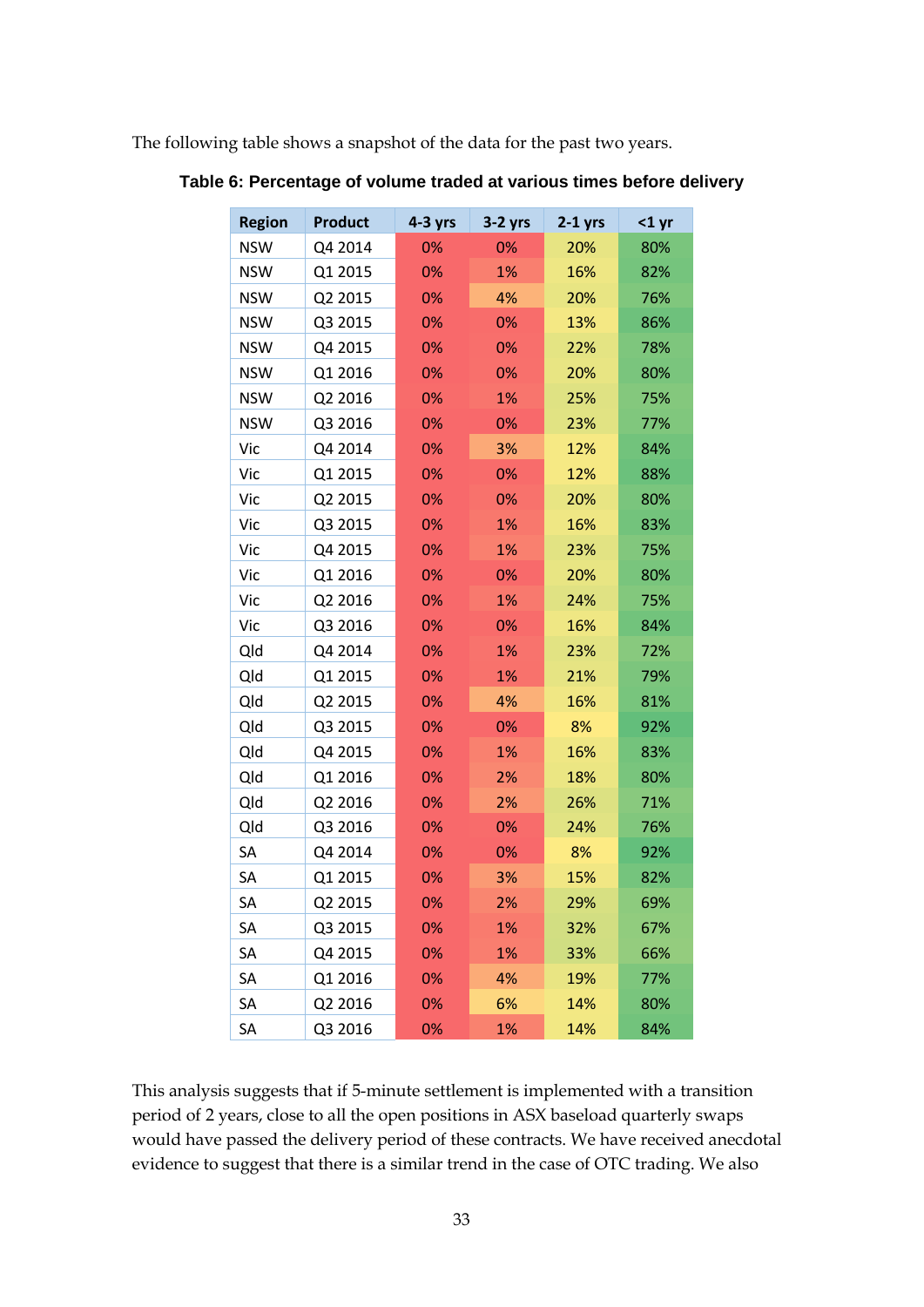note AFMA reporting of ASX and OTC trading was that in 2014/15 - the most recent reporting year - 94.8% of the volume of swaps, and 97.5% of cap volume, was for tenors equal to or less than 12 months. While this doesn't indicate the timing of the delivery period, it does suggest that the bulk of trading activities occurs close to the delivery period.

Notwithstanding this, we acknowledge that there are some long-dated contracts in the market that have tenors of up to 10 years. We understand that participants typically enter such contracts to underpin large capital investments such as in power generation infrastructure. We would like to understand the prevalence and type (e.g. swap, cap, or other) of these long-dated contracts so to assess how they could be accommodated in a transition to 5-minute settlement.

Our analysis to date suggests that a period of several years could be appropriate to transition contracts to 5-minute settlement, but changes to IT systems and metering may require more time.